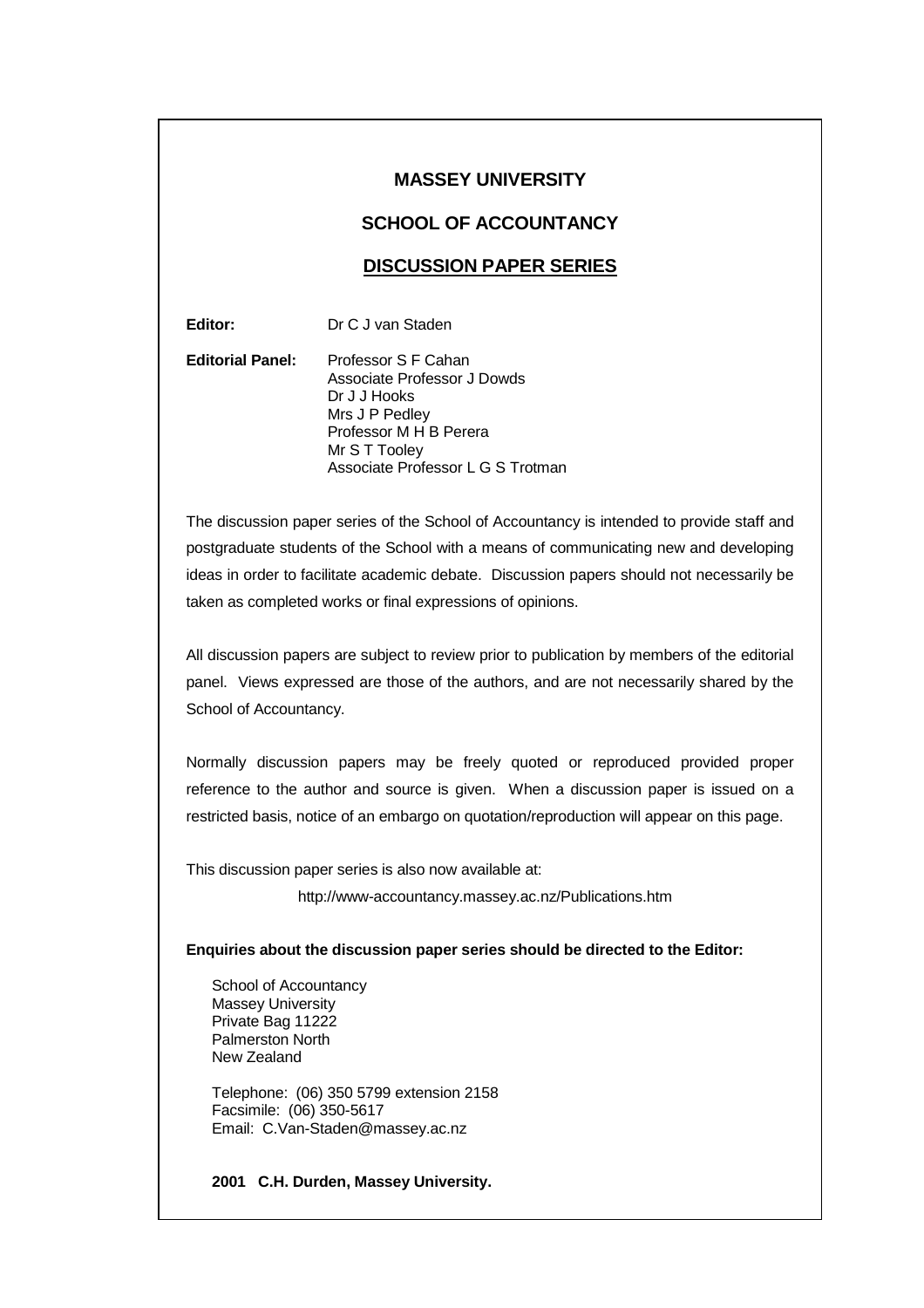## **THE DEVELOPMENT OF A STRATEGIC CONTROL FRAMEWORK AND ITS RELATIONSHIP WITH MANAGEMENT ACCOUNTING**

by

C.H. Durden

**School of Accountancy College of Business Massey University Palmerston North New Zealand**

ISSN 1175-2874 Date: 10 August 2001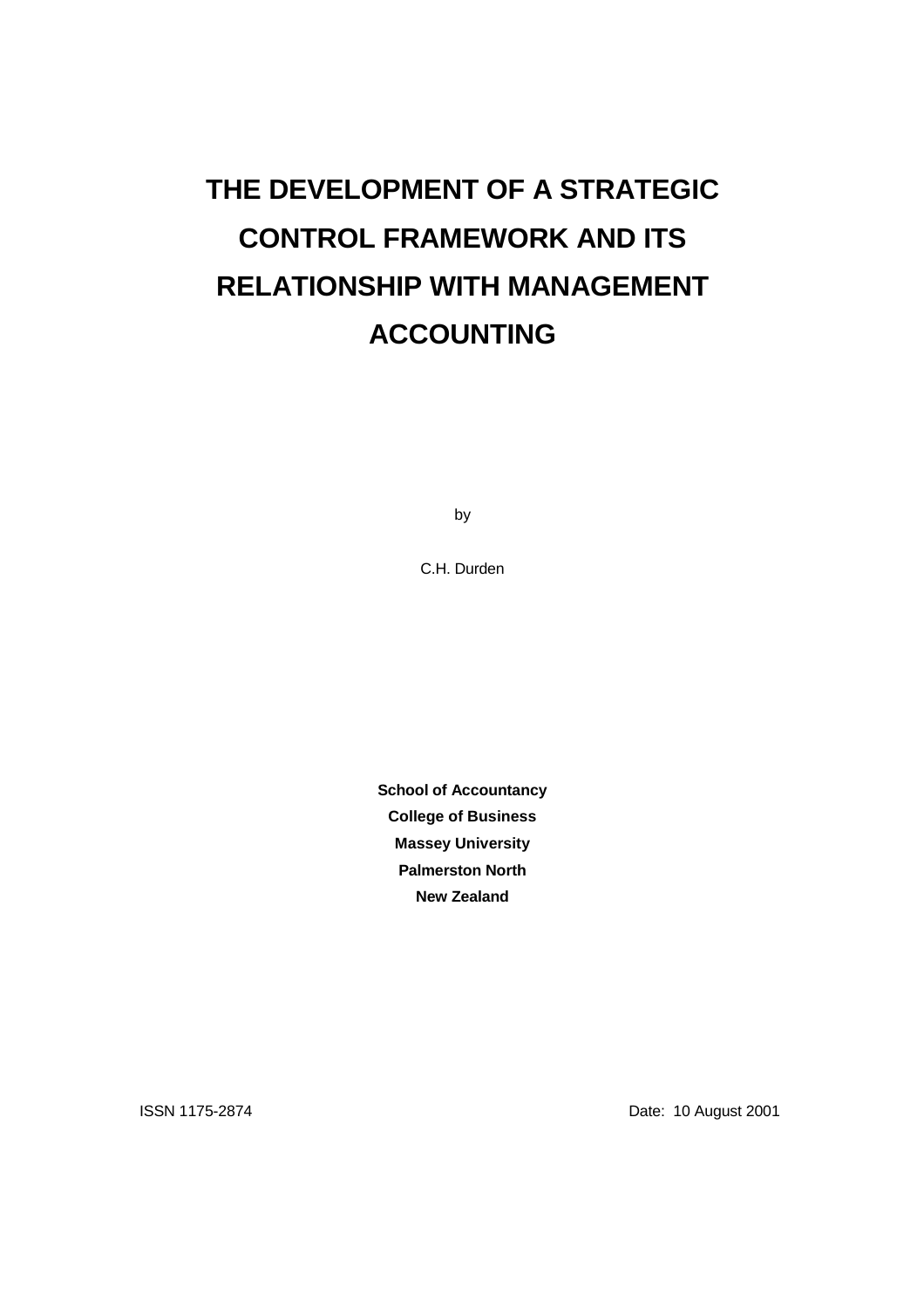## **Abstract**

Management accounting systems have been criticised for being excessively focused on shortterm performance. As a result long-term strategic direction and goals may have been neglected. To help overcome this problem it has been suggested that organisations should adopt strategic management accounting techniques and management control systems which are orientated towards the achievement of strategic goals. This paper argues that integration with strategic control would significantly enhance the relevance of management accounting systems. In developing such an approach this paper first integrates the salient features of the extant strategic control models in a framework that recognises the needs of the current business environment. And second, it examines how strategic control could be used as the basis for developing management accounting systems that have a stronger strategic focus.

.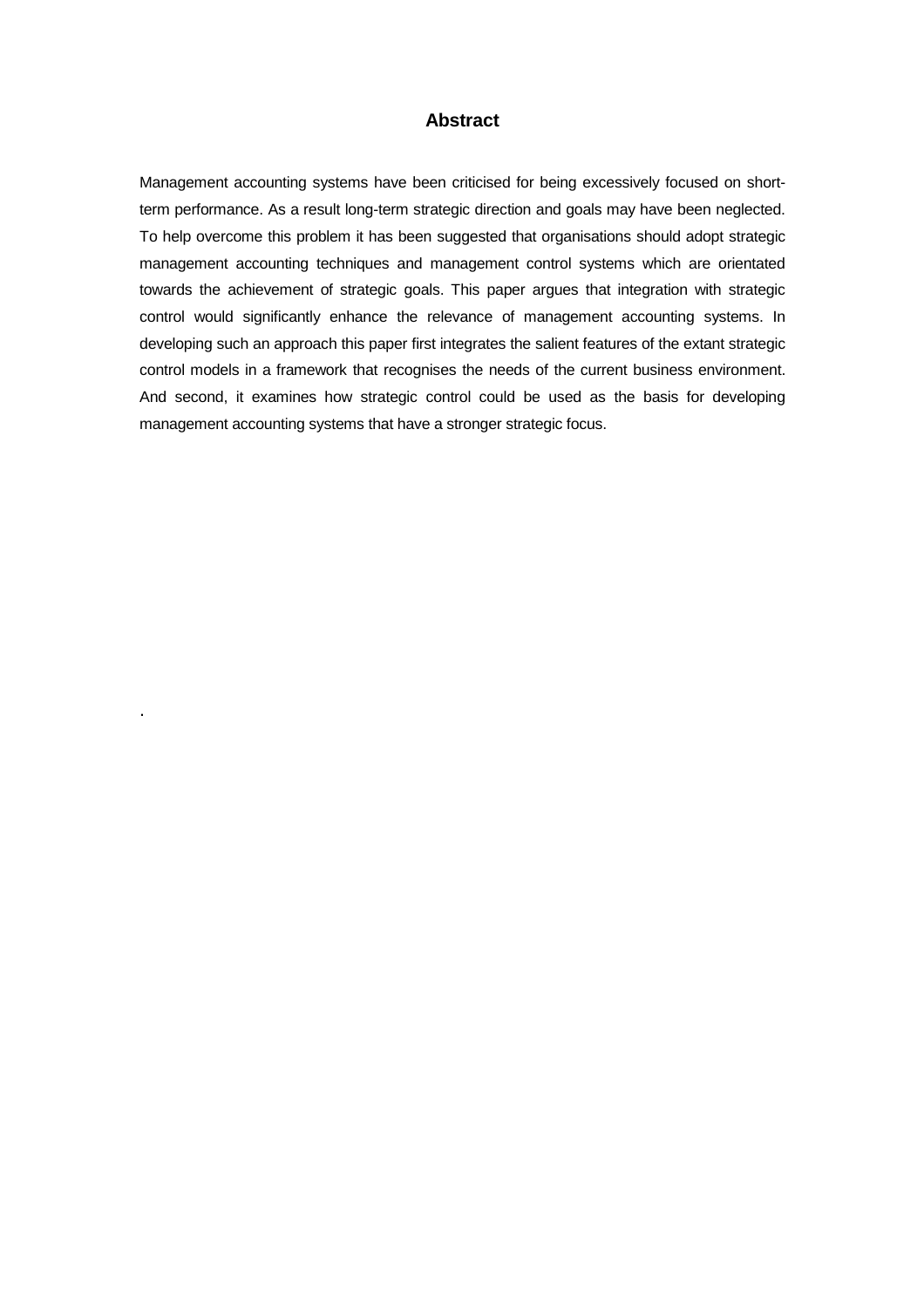#### **1. INTRODUCTION**

Over the past 15-20 years the management accounting discipline and it's role within organisations have been the subject of considerable academic debate (Kaplan, 1983; Kaplan, 1984; Johnson & Kaplan, 1987; Volman, 1990; Dent, 1990; Eccles, 1991; Cooper, 1996; Foster & Young, 1997; Shields, 1997). A major criticism is that traditional management accounting systems neglect long-term direction and overall firm viability, as they tend to encourage and enable managers to focus on short-term performance (Kaplan, 1984). It has been pointed out that management accounting and control systems often do not seem to reflect the changes in the contemporary business environment, which is characterised by, for example, flatter organisational structures, high-tech manufacturing, and greater worker empowerment (Otley, 1994).

Researchers have argued that to enhance the relevance of management accounting systems they need to be aligned more closely, in terms of measurement focus and practice, with an organisation's long-term goals and strategies. In relation to this view, two main approaches have been suggested in the literature. The first relates to the adoption of various techniques and practices and is generally described as 'strategic management accounting' (e.g., Simmonds, 1981; Bromwich, 1990; Dixon & Smith, 1993; Guilding, Cravens & Tayles, 2000). However, this approach may have limited usefulness because it does not explicitly consider the strategic focus of the underlying control system package (Otley, 1999). The second approach is concerned with the development of overall management control systems that have a stronger strategic and long-term focus (e.g., Simons, 1987; Daniel & Reitsperger, 1991; Dent, 1990; Roberts, 1990; Langfield-Smith, 1997; Vaivio, 1999). This approach recognises that: "to talk of the 'management control system' may itself be misleading… Organizational control systems are more like packages. Different elements are added by different people at different times" (Otley, 1999, p.379). Similarly, it has been suggested that:

We need, in fact, a better language to describe management control processes. Control systems are used for multiple purposes: monitoring, learning, signalling, constraint, surveillance, motivation and others. Yet, we use a single descriptor – management control systems – to describe these distinctly different processes (Simons, 1990, p.142).

Based on this position, the usefulness of management accounting could be further enhanced by focusing on the control system components that are likely to be relevant from a management accounting perspective, rather than the overall 'management control system' (Otley, 1999).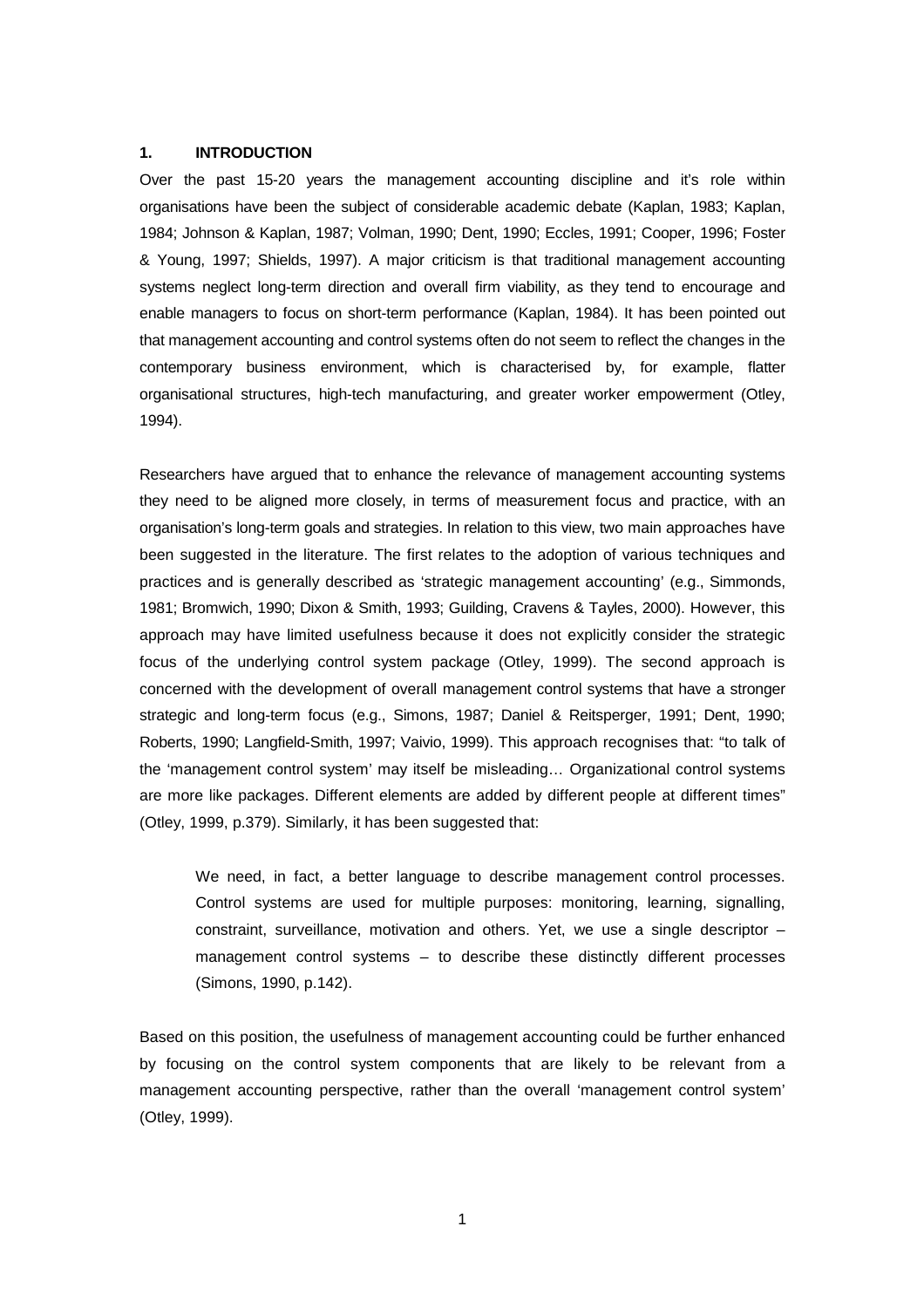This paper proposes to integrate the salient features of the extant strategic control models in a framework that more effectively recognises the needs of the current business environment. The paper also examines how strategic control could be used as the basis for developing management accounting systems that have a stronger strategic focus. The underlying direction of the paper is exploratory because there is no pre-existing theory suggesting how the two areas of strategic control and management accounting could or do interact. This paper represents an initial step in the building of theory relating to the interface between management accounting and strategic control. In this sense the proposed framework provides a basis for empirically examining the organisational practice of strategic control and management accounting systems, and their interaction.

The remainder of the paper is organised as follows. Section two defines strategic control and considers the influence of strategic perspective on strategic control and how this may affect the operation of such systems. Section three discusses the practice of strategic control in terms of barriers and limitations and implementation issues. Section four briefly describes strategic control models identified in the literature, while section five identifies and classifies the core attributes or elements that are common across the models examined. Section six consolidates the material covered in the earlier sections and proposes a general strategic control framework and argues that this could be integrated with management accounting systems. Finally, section seven contains a summary and conclusion.

## **2. STRATEGIC PERSPECTIVE AND STRATEGIC CONTROL**

Strategic control can be described as a type of management control that is specifically focused on the monitoring of strategic progress and the implementation of policies to achieve strategic goals (Goold & Quinn, 1990). In general, strategic control is operationalised using nonfinancial measures (Goold & Quinn, 1990; Bungay & Goold, 1991) and forms part of the strategic management process (Preble, 1992).





Most theorists adopt a normative approach in explaining the strategic management process (see figure 1), which incorporates three stages, i.e., formulation (or statement of mission) stage, design and implementation stage, and evaluation (or strategic control) stage (Hamermesh, 1986; Pearce & Robinson, 1986; Preble, 1992; Langfield-Smith, 1997).

Source: Preble (1992)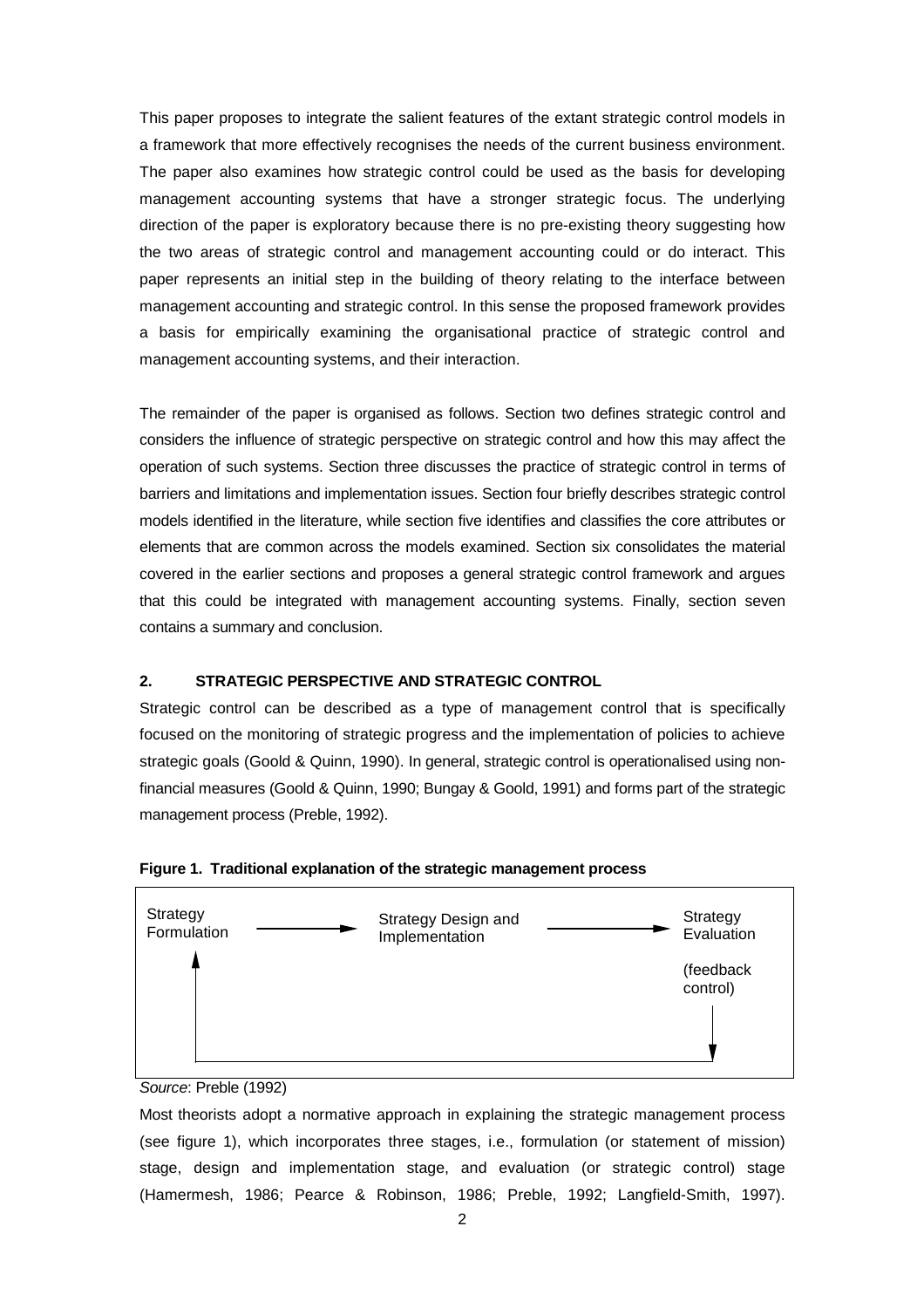Formulation is concerned with forming strategies and implementation is focused on the subsequent transformation into actions (Johnson & Scholes, 1989). The evaluation stage ensures that strategies are reformulated or amended based on actual outcomes.

The implicit underlying basis of strategic control is some form of conceptual understanding and explication of the expression 'strategy'. Common to most descriptions of strategy is a future orientation and a focus on long term performance and business 'success' (Langfield-Smith, 1997). For example, an early definition of strategy was expressed as follows: "The determination of the basic long-term goals and objectives of an enterprise, and the adoption of courses of action, and the allocation of resources necessary for carrying out these goals" (Chandler, 1962, p.13). Other definitions of strategy focus on, for example, the rate of change in products or markets (Miles & Snow, 1978), and competition, and the concept of competitive advantage (Porter, 1985; Henderson, 1989).

Strategy can be broken into various sub-types, such as corporate strategy, business (or competitive) strategies, and operational strategies (Langfield-Smith, 1997). Corporate strategy is concerned with the types of business to operate and how resources should be focused to achieve competitive advantage. Business strategies are linked with the various individual business units that comprise the overall corporate organisation. Operational strategies relate to the contribution of various functional areas, within individual business units, to overall corporate and business strategies.

The descriptions of strategy suggest that its development is relatively formal or deterministic in nature. Strategy in this sense can be regarded as a process which involves linking or matching explicitly an organisation's goals, structures, and operations with the environmental circumstances it faces (Mintzberg, 1990). On this view, organisations should also ensure that there is a process in place to evaluate or control strategy (Langfield-Smith, 1997), and hence it reinforces the need for a strategic control component as part of the overall strategic management process.

Some researchers suggest however that strategic management, rather than being a clearly identifiable and rational process, is a fragmented concept and requires a process of 'muddling through' to achieve strategic goals (Mintzberg, Raisinghani & Theoret, 1976; Mintzberg; 1988; 1994). Accordingly, strategy development is a craft like process which cannot be readily subjected to systematic and formal procedures (Mintzberg, 1987). On this view, formal strategy development could also be considered as a ritual, with real strategy development taking place outside of this process. For example it has been suggested that:

A more extreme view is that rational normative models of strategy exist in organizations only as ritual, and that the "true" strategy of an organization is not the

3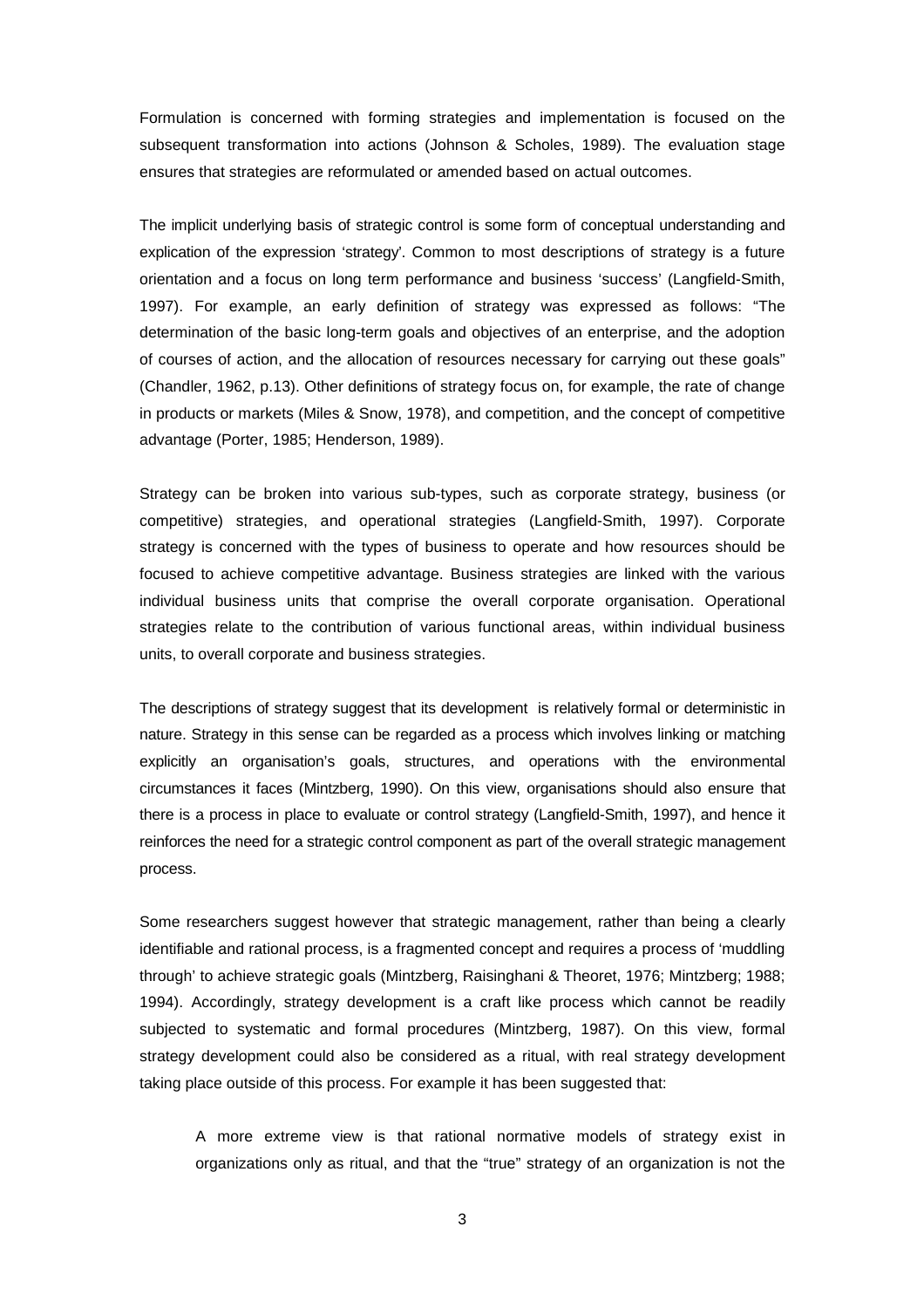one formally espoused in mission statements and company documents, strategy develops and resides in the minds of key managers. (Langfield-Smith, 1997, p.210)

Mintzberg (1990) in particular argues that there are potentially significant dangers associated with focusing on a strategy which is clearly defined and well articulated. He states (1990, p.185):

... a danger in articulating strategy is that while strategists may be sure for now, they can never be sure forever. The more clearly articulated the strategy, the more deeply imbedded it becomes in the habits of the organisation as well as the minds of its strategists.

Based on this view it can be argued that strategic control systems could embody an overly rigid strategic perspective and therefore may limit innovation and long term performance by constraining an organisation's ability to focus on valid measures or respond to competitive and environmental pressures (Quinn, 1980; Mintzberg, 1987; Lorange & Murphy, 1984; Goold & Quinn, 1993). Research has indicated that strategic control systems may confine managers to pre-specified plans and goals, which in turn may prevent them from identifying new opportunities and reacting appropriately to threats (see Ittner & Larcker, 1997). In this regard it can be contended that: "[An] attempt to identify a 'few key strategic control variables' will inevitably screen out much information of relevance to the skilful manager, and an explicit strategic control system may conflict with his powers of judgement" (Goold & Quinn, 1990, p.52). Following this line of thinking it could be argued that organisations need highly adaptable structures and the ability to react rapidly and/or opportunistically, rather than rigid systems of strategic control, in order to manage an environment likely to be in a continual state of upheaval and change.

## **Strategy as a craft**

While it seems logical that rational normative models of strategy should include a strategic control component, its relevance seems less certain if strategy is considered a craft like activity. This is because the development of strategy is not necessarily viewed as a formal process which includes an explicit and formal evaluation stage. However, an intended purpose of strategic control is to enable organisations to operate in a more strategically fluid or flexible manner (Schreyogg & Steinmann, 1987; Preble, 1992). Therefore strategic control should help to reduce the risk of strategies becoming rigid and strongly imbedded. Accordingly strategic control systems could operate effectively within organisations that follow strategic perspectives that are not based on a rational normative framework.

The description of strategy as a fragmented and craft like activity also appears unstructured and lacking in clarity in relation to how the continuing relevance of strategy is maintained. In this respect, the adoption of strategic control would provide a structured means of helping to ensure that strategies remain current, but without requiring the adoption of a formal rationalistic type strategic framework. Additionally, the potential problems associated with strategies that become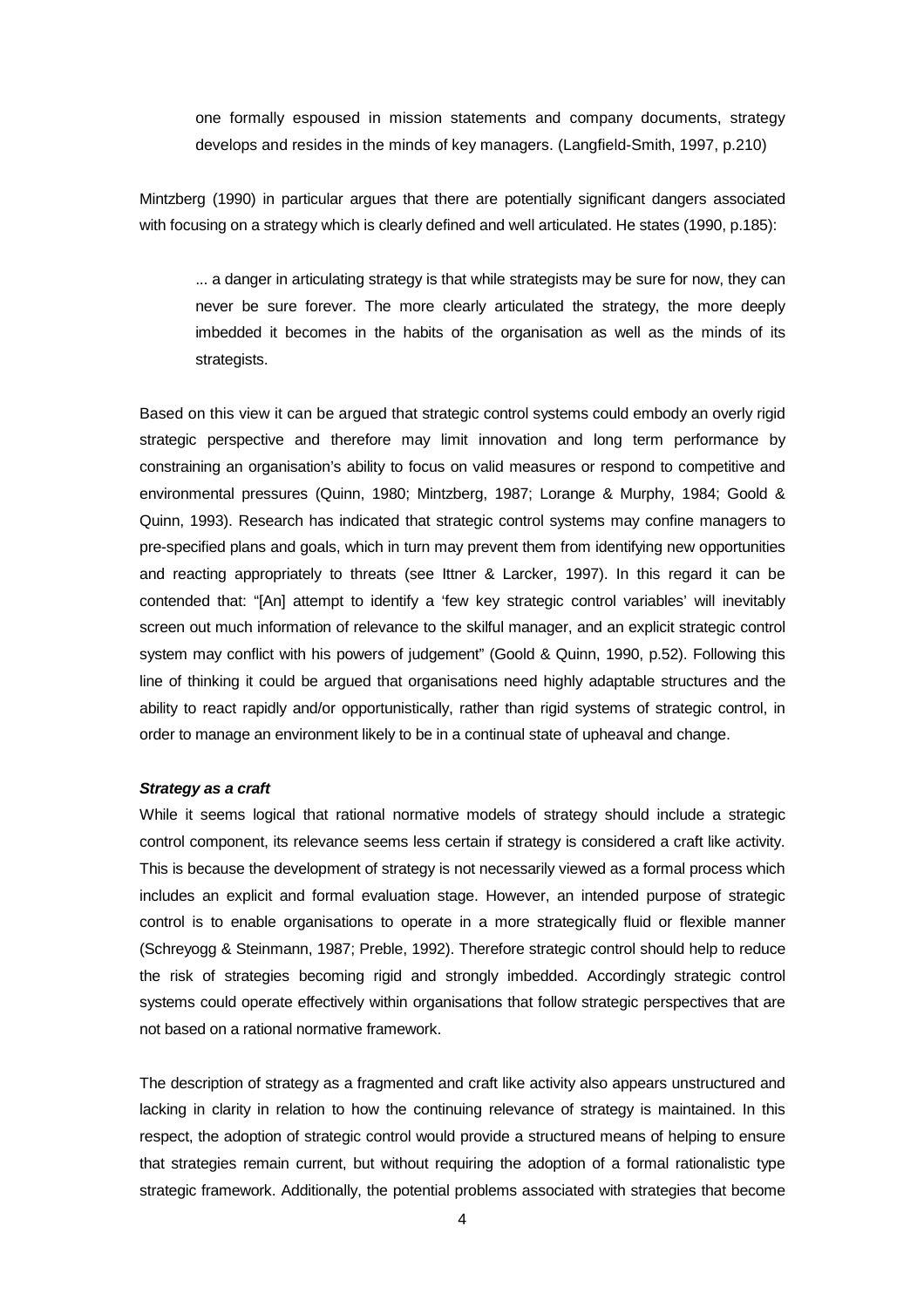rigid and imbedded may also indicate that firms should adopt a package of both formal and informal strategic controls (Kim & Campbell, 1995).

## **3. STRATEGIC CONTROL IN PRACTICE**

The literature examining strategic control is generally theoretical and would arguably appear esoteric to practising managers, with only limited specific guidance provided to assist in the implementation of such systems (e.g., Preble, 1992; Ittner & Larcker, 1997). In particular, when compared with traditional management and operational controls (e.g., defect ratios, response rates), managers may perceive strategic control as a difficult and perplexing task and be uncertain about how and where it should operate within real-world organisations. Further, strategic control systems may be costly to install and operate, requiring a large investment in analysis, planning, and bureaucracy, which could hinder organisational performance (Lorange & Murphy, 1984; Goold & Quinn, 1993). Organisations planning to adopt strategic controls may also encounter problems trying to devise measurable strategic objectives that are considered as tangible and credible as financial objectives (Asch, 1992).

#### **Barriers and limitations to strategic control**

Prior research indicates that the implementation of strategic control can be difficult. Three main barriers and limitations have been identified, focusing on cost, measurement and behavioural issues (see table 1).

The first barrier and limitation relates to the cost of creating and developing a strategic control function and subsequently promulgating a set of strategic control tools and measures throughout an organisation. For example, increased bureaucracy and associated costs may outweigh the benefits of implementing a strategic control system (Ittner & Larcker, 1997)

The potential complexity of strategic control and the importance of devising measures that are robust and workable comprise the second barrier and limitation. This requires strategic plans which are relatively lucid and focused, and measures that are explicitly linked to strategic outcomes (Ittner & Larker, 1997). Strategic controls are also required that can incorporate uncertainty and flexibility in the implementation of strategy (Goold & Quinn, 1990).

The final barrier and limitation relates to the development of a new control system and the motivational, behavioural, and political barriers which may hinder its integration and use. For example, organisational members may be resistant to accepting new patterns of measurement and control (Lorange & Murphy, 1984). Strategic controls also need to be suitable for motivating managers (Goold & Quinn, 1990). In this sense the political and cultural acceptability of a strategic control system may impede its successful implementation and use (Lorange & Murphy, 1984; Goold & Quinn, 1990).

#### **Table 1 - Barriers and limitations to strategic control**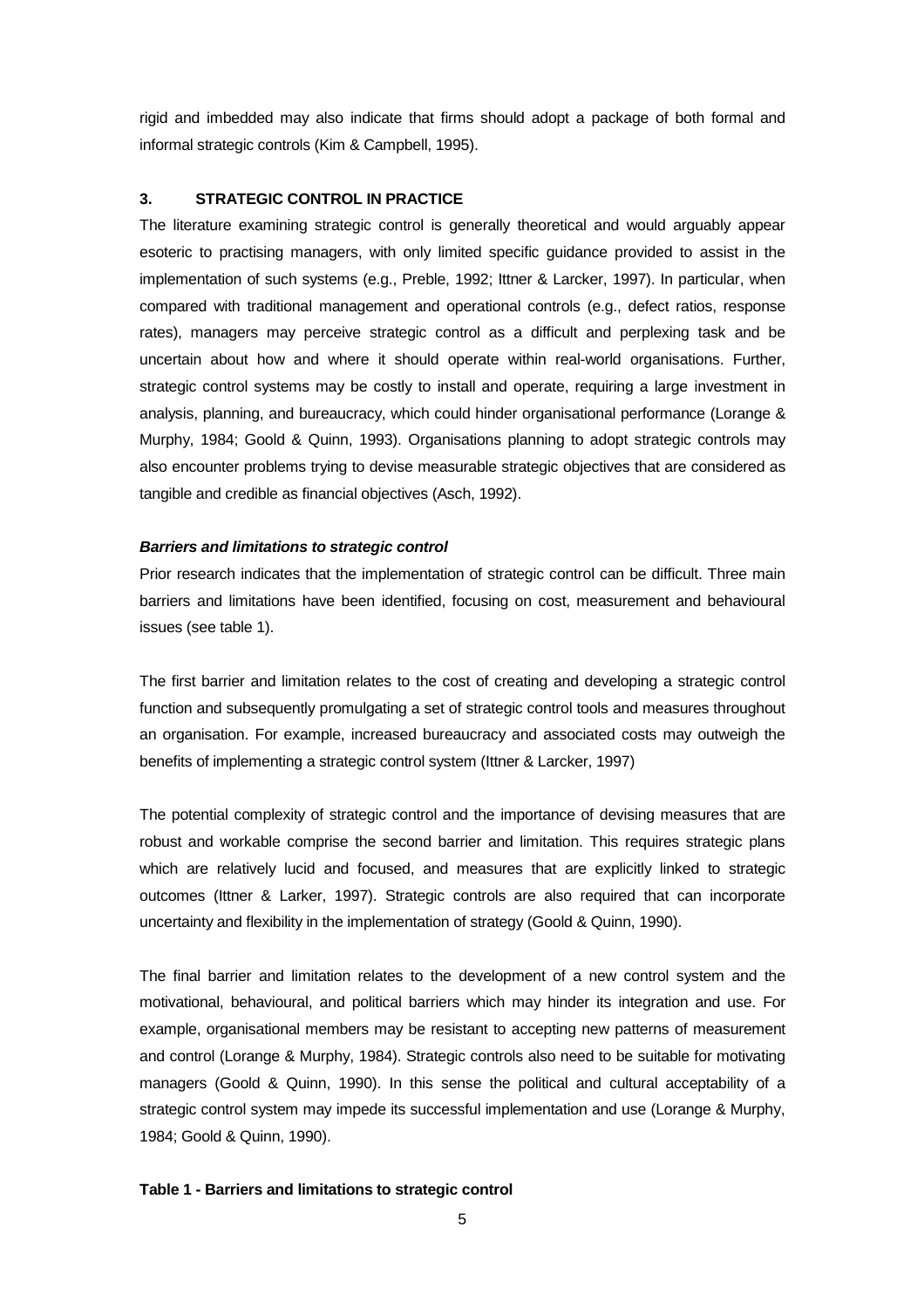| Barriers and limitations                                  | Cost         | <b>Measurement</b> | <b>Behavioural</b> |
|-----------------------------------------------------------|--------------|--------------------|--------------------|
| Ittner & Larcker (1997)                                   |              |                    |                    |
| Unfocused strategic action plans                          |              |                    |                    |
| Limitations in performance measures                       |              |                    |                    |
| Increased bureaucracy and associated costs                | $\checkmark$ |                    |                    |
| Inflexible control systems                                |              |                    |                    |
| Lorange & Murphy (1984)                                   |              |                    |                    |
| Systemic barriers and control system complexity           |              | ✓                  |                    |
| Behavioural barriers, corporate culture and resistance to |              |                    |                    |
| change                                                    |              |                    |                    |
| Political acceptability barriers                          |              |                    |                    |
| Goold & Quinn (1990)                                      |              |                    |                    |
| Devising suitable strategic controls                      |              | ✓                  |                    |
| Defining strategic goals to motivate managers             |              |                    |                    |
| Incorporating management judgement                        |              |                    |                    |
| Enhancing management confidence and cohesion              |              |                    |                    |

Overall these issues would seem to relate to technical difficulties and problems of on-going refinement in relation to the design of real-world strategic control systems. This is because the development and application of strategic control systems is still in it's infancy and further progress is required in terms of practical systems suitable for real-world organisations (Preble, 1992). Accordingly, the limitations and barriers identified are not likely to represent fundamental obstacles or difficulties associated with implementing effective strategic control systems.

## **Implementing strategic control**

Ideally the adoption of strategic control systems should provide organisations with a direct and tangible means of focusing on longer term performance goals and help avoid the problems often associated with using, for example, traditional 'precise and objective' accounting measures for this task (Lorange & Murphy, 1984; Goold & Quinn, 1990). Aligning performance measurement and control systems with long-term goals and strategies should positively influence organisational performance (Bart & Baetz, 1998; Ireland & Hilt, 1992). Hence, by implication the implementation of an effective strategic control system should also positively influence performance. This is likely to be of particular relevance if the business environment is turbulent and rapidly changing. However, apart from identifying various barriers and limitations, research indicates no distinct pattern concerning the overall adoption and practice of strategic control. While persuasive arguments and detailed explanations are provided in the literature supporting the implementation of strategic control systems, surveys of practice, in particular within the context of US and European organisations, have found only minimal evidence of adoption (e.g., Goold & Campbell, 1987; Goold & Quinn, 1988).

Daniel and Retsperger (1991) investigated the links between quality strategies and control systems by Japanese firms and suggested that a consistency between the two areas has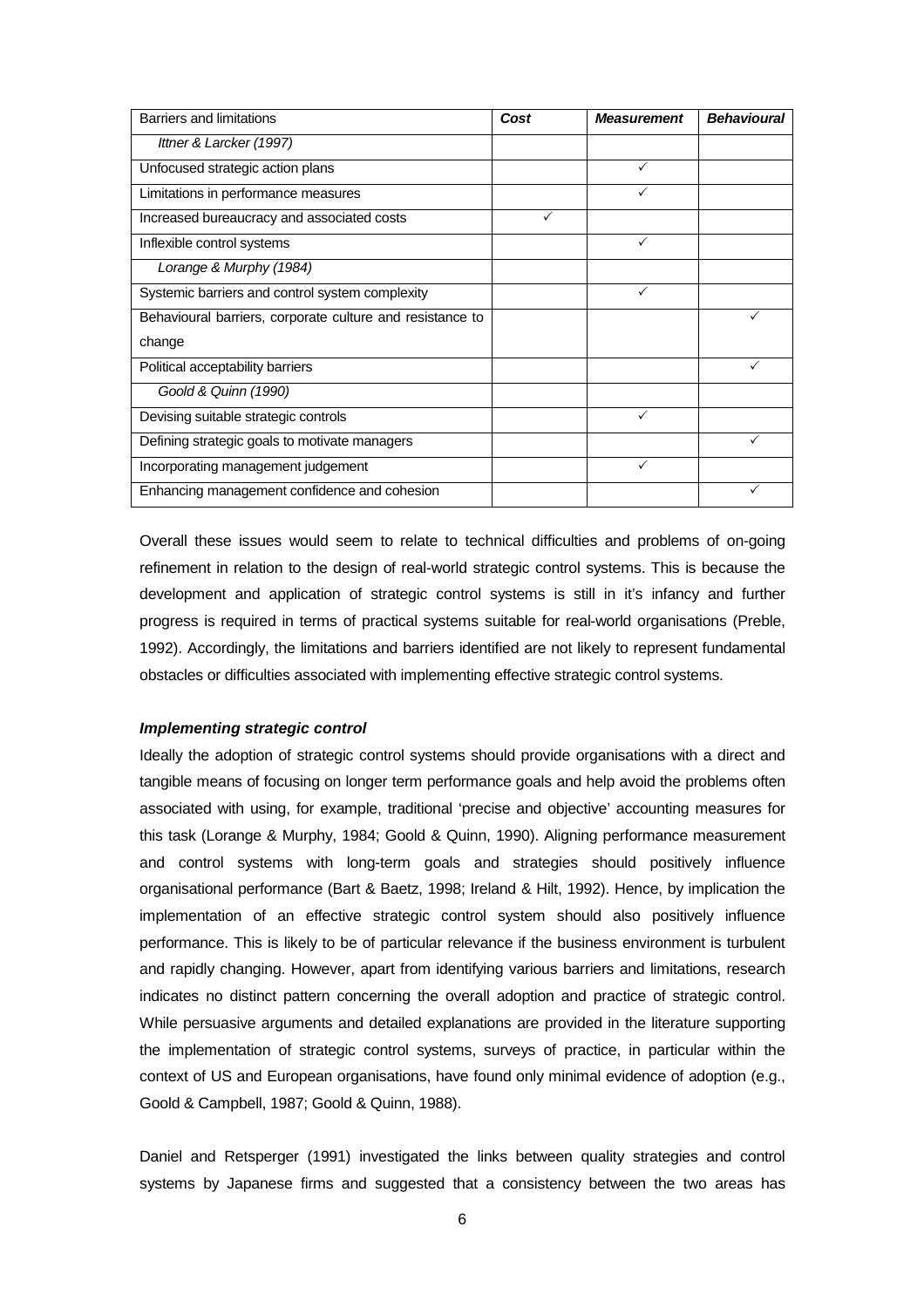contributed to their competitive success. Additionally, they suggest that Japanese firms generally have implemented effective and useful strategic control systems. Simons (1990) describes how managers can use selected control systems interactively. This enables managers to closely monitor strategic uncertainties they believe are important to the achievement of organisational goals. While Simons (1990) does not adopt the specific term 'strategic control', he nonetheless clearly illustrates an important benefit associated with the adoption of strategic control systems. Research by Kim & Campbell (1995) suggests that high performing Korean multinationals have strong formal control systems. In particular, they argue that differences in performance are mainly explained by differences in strategic control systems. A study by Ittner & Larcker (1997) examining the automotive and computer industries in Canada, Germany, Japan, and the United States, found that organisations following a quality orientated strategy tended to adopt strategic control practices recommended in the literature. However, the results provided only mixed support for the hypothesis that organisations aligning control systems and competitive strategies achieve higher performance.

Overall it seems that few organisations specifically incorporate strategic controls as part of an overall control system framework (Lorange & Murphy, 1984; Preble, 1992; Horovitz, 1979; Goold & Quinn, 1990). In this regard it has been suggested:

One might speculate … that the practice of strategic control is lagging behind the theory, that the benefits of such systems are being overstated, or that the systems need further development before they can be made more practical for organizations to use (Preble, 1992, p.396).

It is unclear how strategic control systems are used (or why they are not used) in practice to control and evaluate strategy. Further, only limited systematic research has been undertaken investigating the links between organisational strategy and control system design generally (Huff & Reger, 1987; Dermer, 1990; Perera, Harrison & Poole, 1997). It may be that the benefits of strategic control have been overstated. There is a need for research to provide further insights into our understanding of the extent to which strategic control systems are implemented in organisations and the concerns, if any, associated with such implementation.

## **4. MODELS OF STRATEGIC CONTROL**

A number of independently developed models have been identified in the literature which provide varying levels of guidance concerning how organisations should formally implement and manage strategic control. The first substantive theoretical approach to strategic control was delineated by Schreyogg & Steinmann (1987) who proposed a formal three-step model, which was later refined and extended by Preble (1992). Two further models that deal with strategic control were developed by Simons (1995; 2000) and Ittner & Larcker (1997). Early approaches to strategic control tended to be based on the application of various techniques and methods and lacked a robust theoretical foundation (e.g., Horovitz, 1979; Lorange, 1980; Glueck & Jauch, 1984). This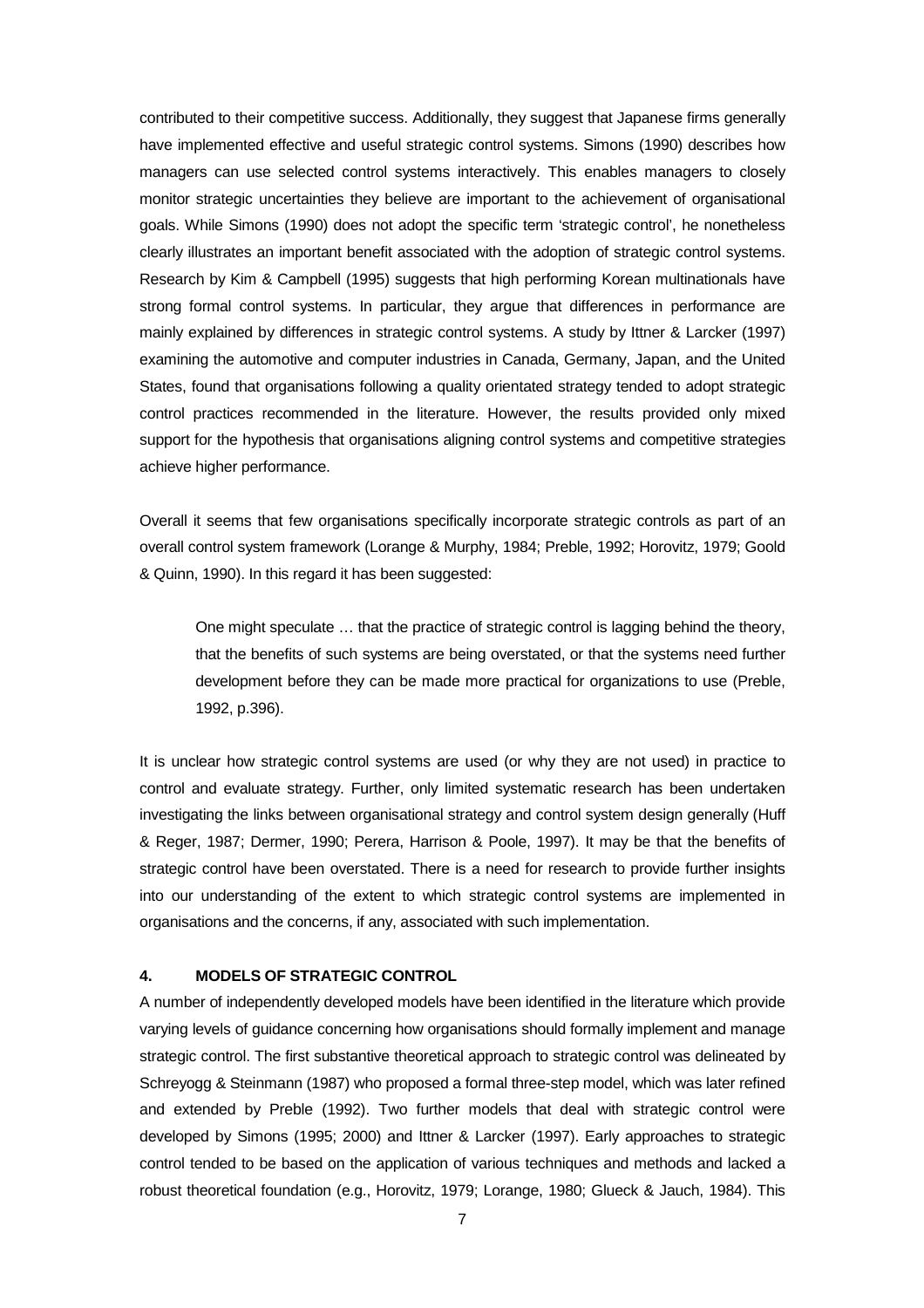section briefly describes each model. The individual components of the models are formally examined in the next section.

## **Three step model of strategic control**

Schreyogg & Steinmann (1987), based on a normative approach, developed a three step model of strategic control.





Source: Adapted from Schreyogg & Steinmann (1987) and Preble (1992).

The core components of this model are premise control (environmental monitoring), implementation control, and strategic surveillance (environmental scanning). The model was later extended, and further developed to help facilitate its practical application, by Preble (1992) who also added a special alert control component (see figure 2). Figure 2 indicates that formulation of strategy starts at time  $(t_0)$ . Premise control is established at the point in time of initial premising  $(t<sub>1</sub>)$ . Strategic surveillance and special alert control also commence at this time. At the commencement of strategy implementation  $(t_2)$ , implementation control is also initiated. All control components are in operation from the time of strategy implementation  $(t_2)$  (Schreyogg & Steinmann, 1987).

## **Process orientated model of business strategy and management control**

A model developed by Simons (1995; 2000) is focused on management control more generally and does not explicitly utilise the term 'strategic control'. However, a key element of Simons' (1995; 2000) framework is the implementation, accomplishment, and monitoring of strategic goals. Therefore, Simons' (1995; 2000) delineation of management control encompasses a strategic control perspective.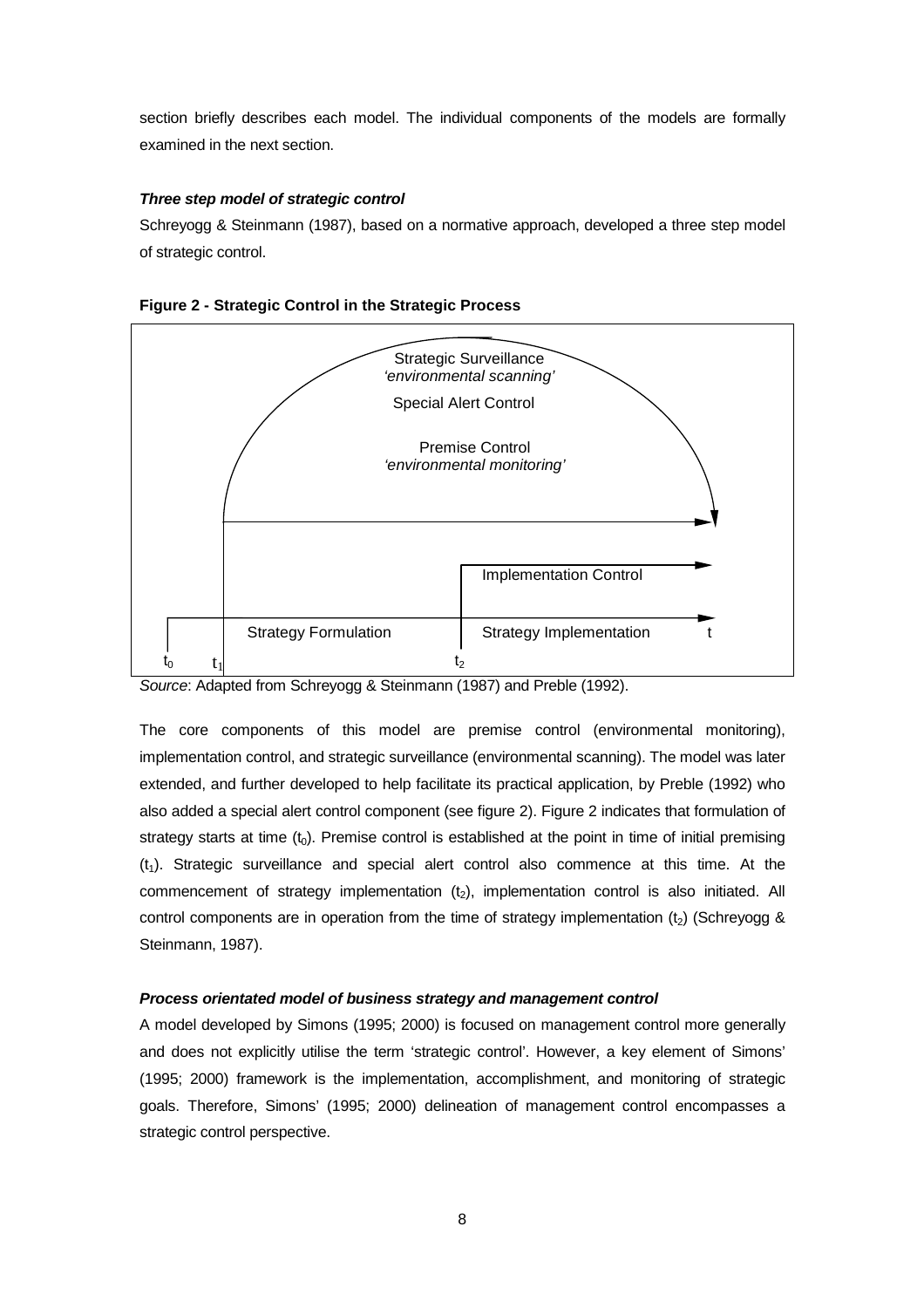While Simons' (1995; 2000) overall model contains four elements, only two, diagnostic control and interactive control, are of direct relevance to strategic control (the other two elements are beliefs systems and boundary systems). The diagnostic control and interactive control elements are defined as follows (Simons, 1994, pp.170-171):

Diagnostic control systems: These are exemplified by business plans and budgets. Important performance variables are monitored and deviations from standard are corrected.

Interactive control systems: Formal systems used by senior management to regularly and personally involve themselves in the decision activities of subordinates. The factor influencing the design of interactive systems are perceived strategic uncertainties. Any diagnostic control system can be made interactive by continuing and frequent top management attention and interest.

The operation of interactive control systems is illustrated in figure 3. This demonstrates that interactive controls are designed to help managers interpret and evaluate various strategic uncertainties which may impact the implementation of business strategy. Interactive controls also signal how organisations should adapt or respond to the strategic uncertainties (i.e., organisational learning) and subsequently reformulate existing strategy.



**Figure 3 - Process model of relationship between business strategy and management control systems**



Source: Simons, (1991), p.51

## **Conceptual model of strategy, strategic control and organisational performance**

A conceptual model of strategic control is outlined by Ittner & Larcker (1997) (see figure 4).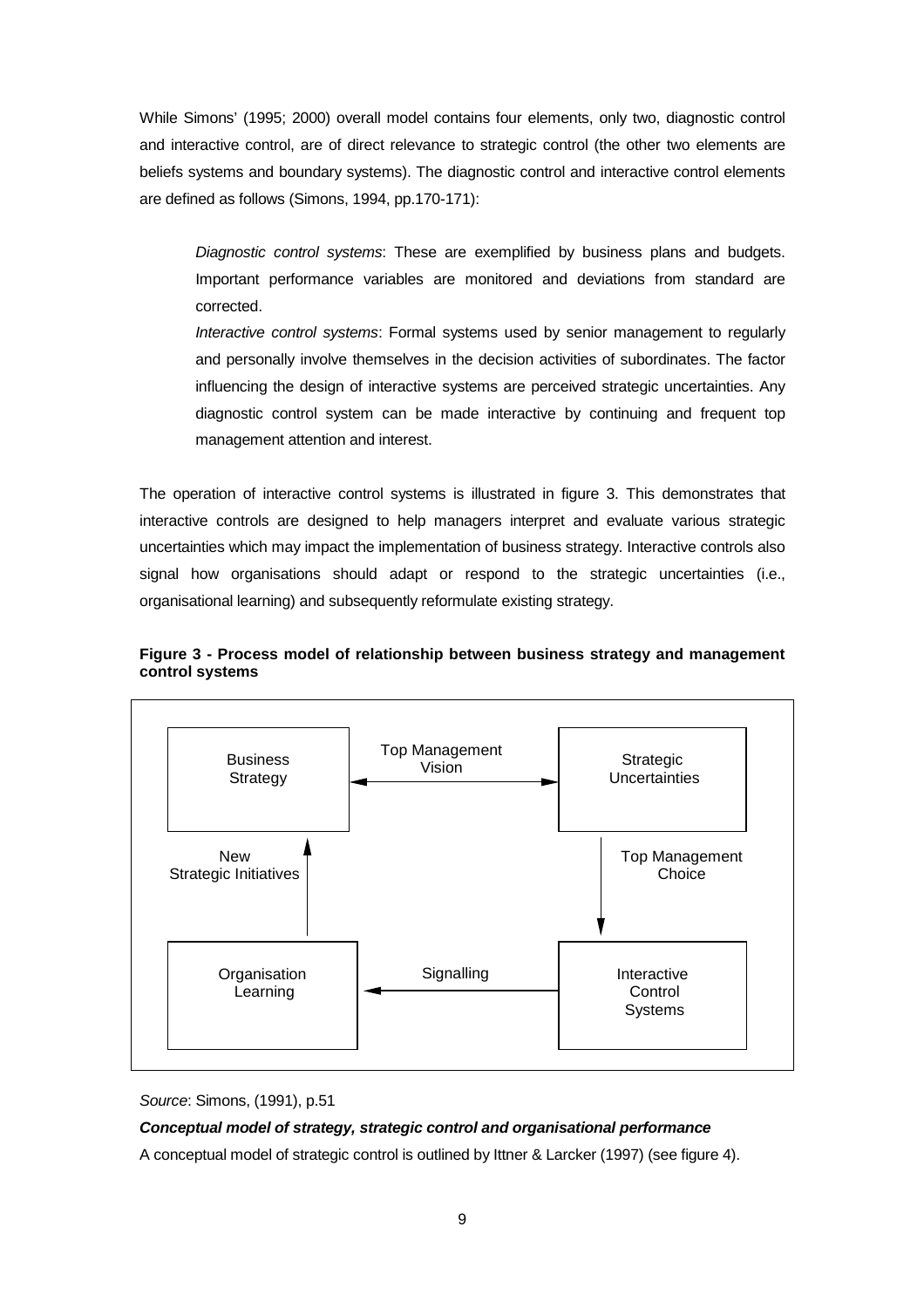## **Figure 4 - Conceptual model of strategy and strategic control and organisational performance**



Source: Adapted from Ittner & Larcker (1997) p. 295.

The model includes three main components, implementation, internal monitoring, and external monitoring. Figure 4 indicates that planned strategy implementation should be monitored in terms of both internal measures and targets (i.e., formal reporting cycle comparing actual results against planned outcomes) and external environmental factors. The results of monitoring may then be used to effect changes in strategy formulation and implementation. Overall, the process should lead to higher organisational performance.

## **5. THE ATTRIBUTES OF STRATEGIC CONTROL**

The models described in the previous section consider strategic control from different perspectives. What is lacking is a comprehensive underlying framework that integrates the various attributes or elements of strategic control that have been proposed. This section identifies the core attributes or elements that are common across the three models examined with a view to developing a general strategic control framework.

## **Feedback control**

Conventionally strategic control has been examined from a feedback control perspective (Daft & Macintosh, 1984). The models of strategic control described in the previous section all have some degree of focus on feedback control, variously identified as implementation control, diagnostic control and internal monitoring. This is where existing performance standards are assumed to be correct and deviations are considered as evidence of 'failure' (Schreyogg & Steinmann, 1987). For example Schendel & Hofer (1979, p.18) adopt a feedback perspective and define strategic control as follows: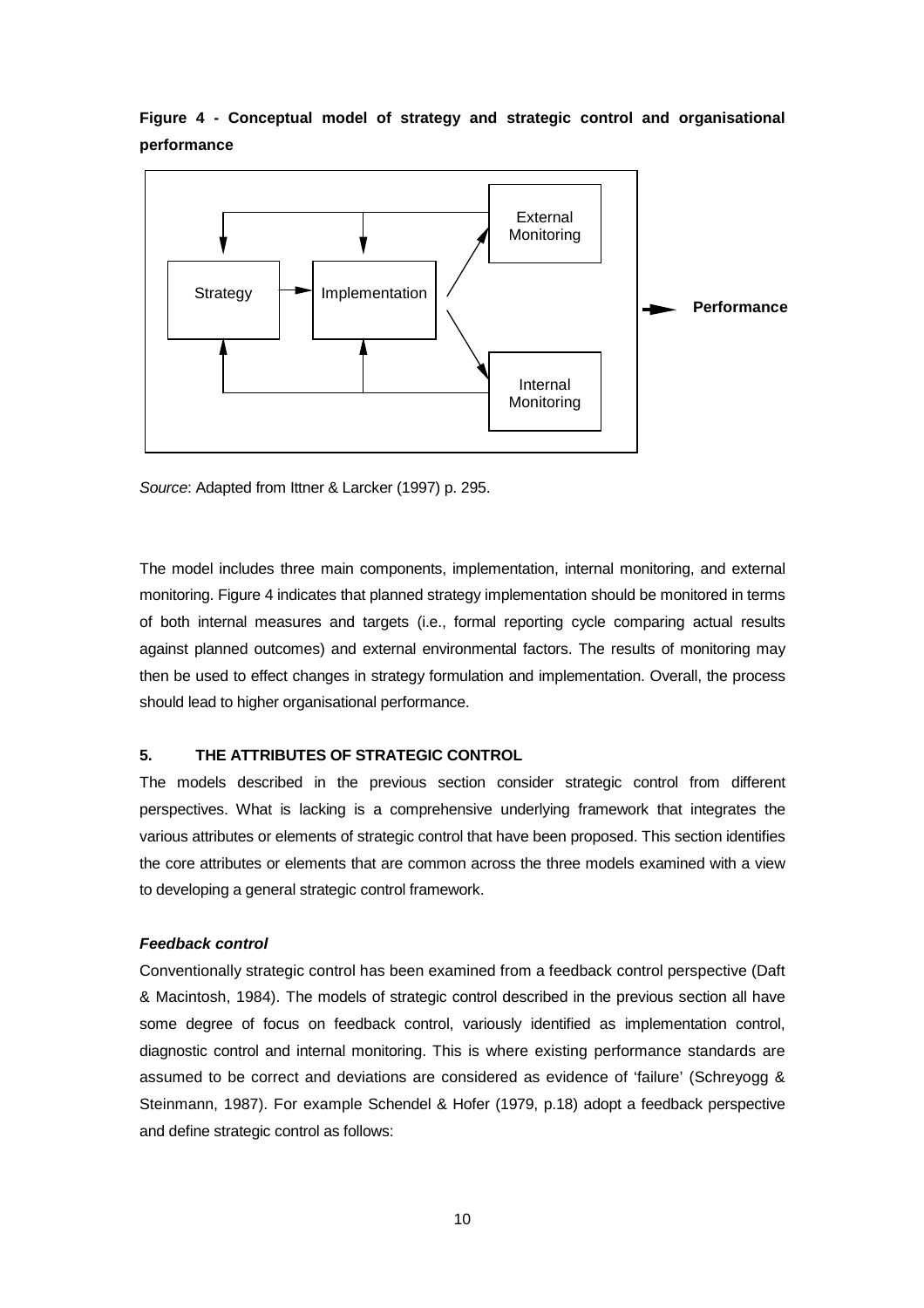Strategic control focuses on the dual questions of whether: (1) the strategy is being implemented as planned; and (2) the results produced by the strategy are those intended. The basic criteria used to answer these questions are derived from: (1) the strategy and action plans developed to implement strategy; and (2) the performance results that strategy is expected to produce. If a deviation occurs, then feedback takes place and the strategic management process recycles.

Within the three-step model, feedback control is labelled 'implementation control', and is concerned with monitoring the effects of actions as they impact on strategy and continuously questioning the basic direction of strategy. Implementation control is used to help assess the continuing viability of established strategies based on the feedback control information received (Schreyogg & Steinmann, 1987).

Diagnostic control systems form the feedback component of the process orientated model of business strategy and management control. Diagnostic control is retrospective in focus and provides historical information about performance in relation to predetermined strategic goals and targets. If deviations from expected outcomes are identified, then diagnostic control will result in corrective action being taken (Simons, 1995).

The conceptual model of strategy, strategic control and organisational performance has a significant feedback control focus. Two of its three main components - implementation and internal monitoring - are feedback focused. This model in effect defines these two aspects as a prime dimension of strategic control.

#### **Feedforward Control**

The availability of feedback control information however, is likely to be slow because it is generally not examined until processes are complete (Preble, 1992). Therefore strategic control could additionally incorporate a feedforward (or double loop learning) element. This means that established strategic plans and goals are also subjected to the control process and that performance is assessed in a manner which is future directed and anticipatory, rather than only on the basis of predetermined strategies and goals process (Schreyogg & Steinmann, 1987; Preble, 1992). If environmental change is rapid then it may be difficult to assess the relevant impact of deviations from predetermined strategic plans using a feedback approach. This is because the feedback information may in effect be rendered redundant for the reason that environmental circumstances necessitate a reformulation of strategy (Schreyogg & Steinmann, 1987). In other words the predetermined strategic goals may no longer be fully relevant or valid, which may therefore make interpretation of performance in relation to strategic goals problematic. This aspect is considered in the identified models as premise control, strategic surveillance, special alert control, interactive control and external monitoring.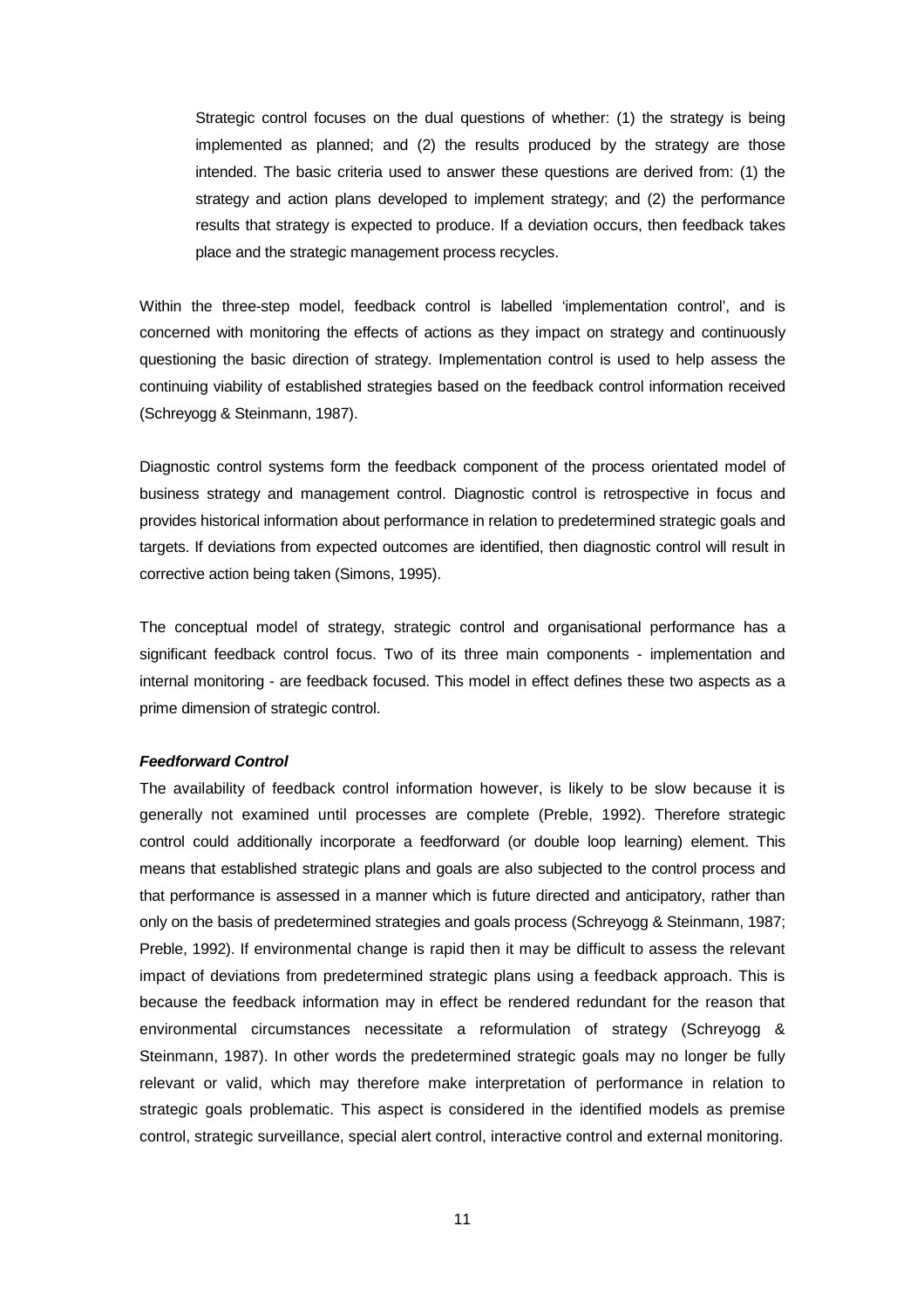In the three-step model premise control, strategic surveillance and special alert control are designed to fulfil a feedforward function. Premise control requires a continuous process of 'environmental monitoring' in relation to external business, social, and industry environments with regard to factors such as forecasts of expected inflation, likely legislation, and competitive changes (Jauch & Glueck, 1988; Lorange, Morton & Ghoshal, 1986; Preble, 1992). The premises under consideration relate to expected or predicted conditions that were incorporated into the initial strategic planning process (Schreyogg & Steinmann, 1987). In general premise control is a highly selective and focused activity that is concerned with monitoring relevant variables previously identified by an organisation.

Strategic surveillance is a broad activity that involves continuously scanning the environment to detect as early as possible events or issues, both inside and outside the organisation, that may significantly destabilise the ongoing strategic direction (Schreyogg & Steinmann, 1987). The important focus is emerging and unexpected events (Preble, 1992). In this sense strategic surveillance "must be kept unfocused as much as possible and should be designed as a broad monitoring activity" (Schreyogg & Steinmann, 1987, p.95).

Special alert control is designed to deal with surprise events (e.g., natural disasters, terrorism, major product defects) which have a very low likelihood of occurring but also a potential impact which may threaten the existence of an entire organisation (Preble, 1992). Essentially, this is a special type of strategic surveillance control which should be conducted on a continuous basis throughout the entire strategic management process (Preble, 1992).

The underlying relevance, however, of special alert control within a strategic control framework is unclear. The notion of strategic control implies that organisations operate on a continuous basis within an environment of varying degrees of stability (Schreyogg & Steinmann, 1987). Special alert controls are designed to deal with external shocks which are likely to be very large and that may significantly weaken the operating structures of an entire organisation. Such shocks therefore will disrupt the continuous nature of an organisation's operations and likely require a full re-evaluation of the current and future strategic direction. This means that special alert control supersedes the notion of strategic control, because within a very short time period (e.g., days or even hours) the entire existing strategic direction may become obsolete and redundant. In other words, an organisation will in effect cease to operate in a continuous sense. While the usefulness of special alert control within organisations would seem to be a valid proposition, it is argued that placing it within the sphere of strategic control is inappropriate. Rather, special alert control could form part of a crisis control or risk management function. This is because the extreme and severe nature of the issues special alert controls are being used to address encompass more than just a continuous review and reassessment of strategy.

Interactive control within the process orientated model of business strategy and management is feedforward focused. Simons (1994; 1995; 2000) describes how managers use interactive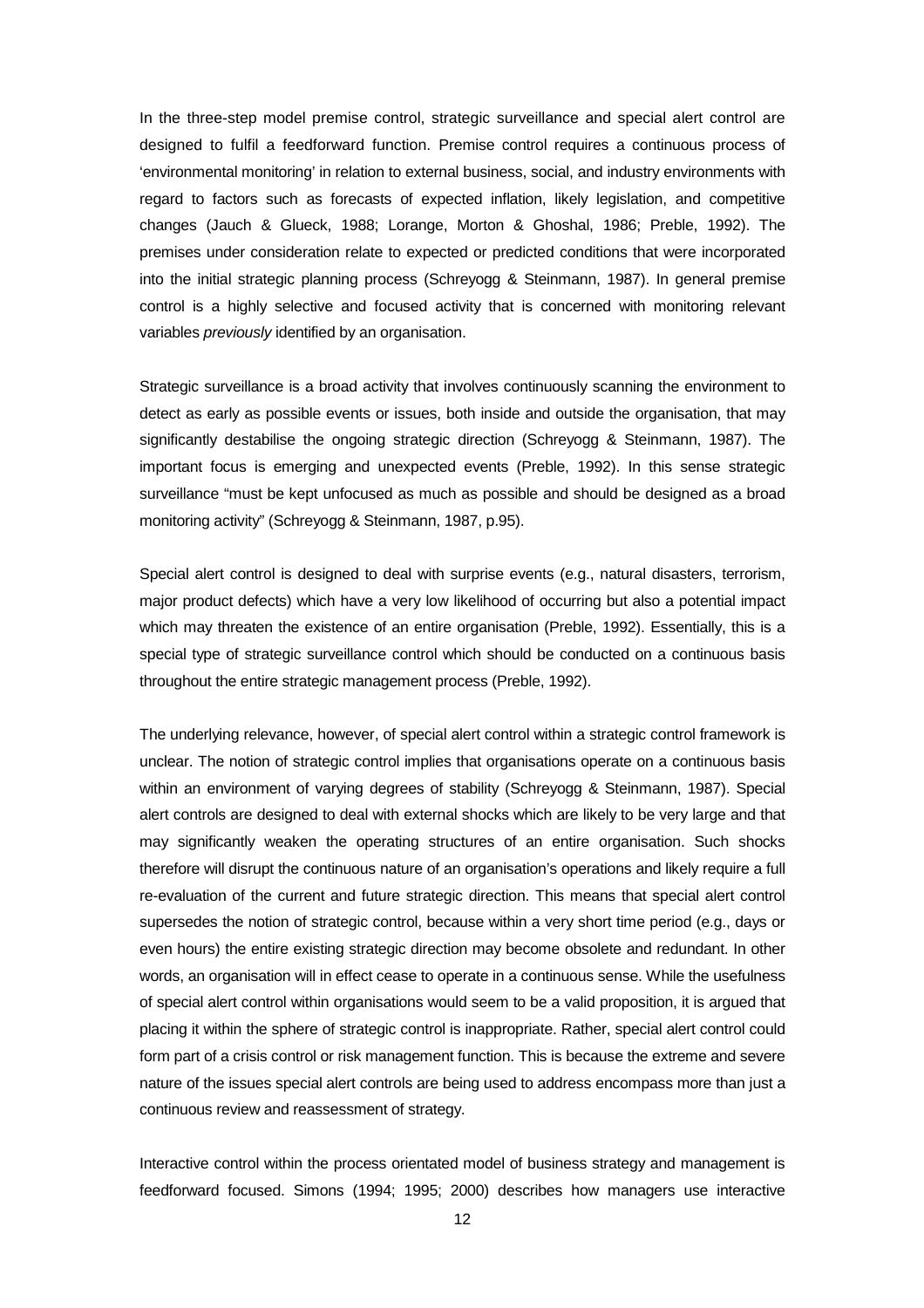control systems as levers of strategic change and renewal to help focus on perceived strategic uncertainties. Information generated by the control system is reviewed on a regular basis by senior managers in face-to-face meetings with subordinates and peers. This involves "continual challenge and debate of the underlying data, assumptions, and action plans" (Simons, 1987, p.352).

The conceptual model of strategy, strategic control and organisational performance has a limited emphasis on feedforward control. External monitoring captures this element, which should be undertaken to provide an assessment of strategic goals in the context of market dynamics including competitor and customer response. A further important component of external monitoring is assessing environmental circumstances to ensure that current strategies remain valid and appropriate and do not become obsolete.

## **6. TOWARDS AN INTEGRATED FRAMEWORK**

The attributes of strategic control have been identified in the previous section. This section consolidates the existing models and proposes an integrated strategic control framework.

## **Consolidation of existing models**

The models and attributes that have been examined above consider the operation of strategic control systems from various perspectives. Preble (1992) further develops the three-step model theoretical framework initially proposed by Schreyogg & Steinmann (1987) and provides guidance concerning the specific tools and approaches that could be adopted to achieve strategic control. The process model proposed by Simons (1995; 2000) is broader than the three-step model of strategic control because it is focused on both the implementation and control of strategy and does not claim to be a strategic control model as such. Simons (1995, 2000) is more focused on developing and articulating a comprehensive strategic management process that can be used within organisations. Ittner & Larker's (1997) conceptual model is more theoretical and general than the other two models and does not have an underlying systematic framework to illustrate the implementation of strategic controls. Ittner & Larker (1997) do not emphasise the overarching nature and importance of feedforward control. Their model appears to suggest that feedforward controls (external monitoring) are of similar importance to feedback controls (internal monitoring) (see figure 3). This contrasts with Schreyogg & Steinmann (1987), Preble (1992), and Simons (1995; 2000) who argue that feedforward controls (or interactive controls, using Simons' terminology) are of greater relevance to the strategic control process than feedback controls (diagnostic controls).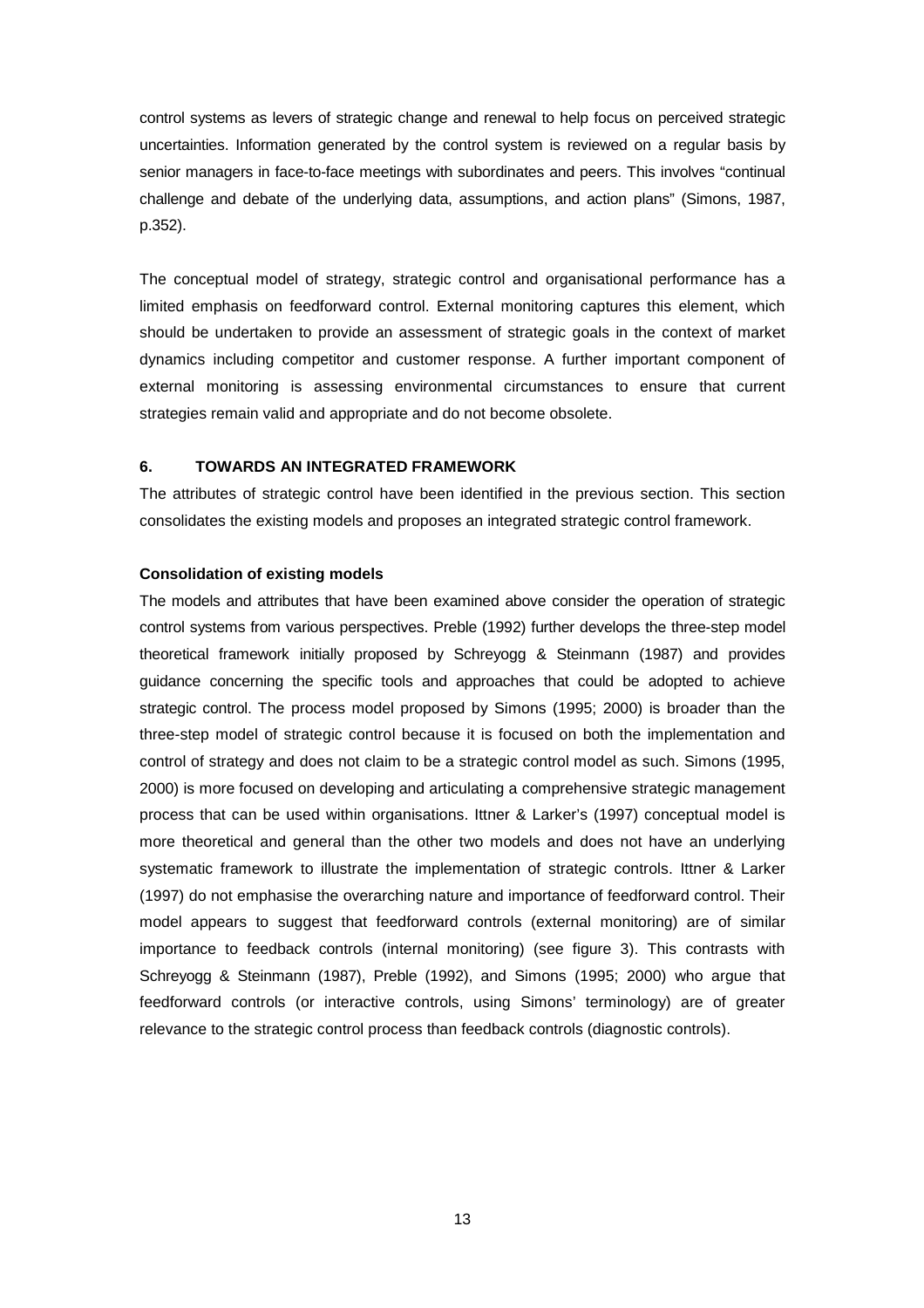|                               | Core strategic control attributes |                                  |  |
|-------------------------------|-----------------------------------|----------------------------------|--|
| model<br>Strategic<br>control | Implementation and                | Continuing viability of Strategy |  |
| components                    | Accomplishment of Strategy (i.e., | (i.e., feedforward control)      |  |
|                               | feedback control)                 |                                  |  |
| Premise control*              |                                   |                                  |  |
| Implementation control*       | ✓                                 |                                  |  |
| Strategic surveillance*       |                                   |                                  |  |
| Interactive control**         |                                   |                                  |  |
| Diagnostic control**          | $\checkmark$                      |                                  |  |
| Implementation***             | ✓                                 |                                  |  |
| Internal monitoring***        | ✓                                 |                                  |  |
| External monitoring***        |                                   | ✓                                |  |

#### **Table 2 – Classification of strategic control models into underlying core attributes**

\*Three-step model of strategic control (Schreyogg & Steinmann 1987; Preble 1992)

\*\*Process orientated model of business strategy and management control (Simons 1995, 2000)

\*\*\*Conceptual model of strategy, strategic control and organisational performance (Ittner & Larcker 1997)

The strategic control models examined are broadly similar in terms of their underlying design and focus. The attributes of the models reinforce that strategic control comprises the two core elements of feedback control and feedforward control (see table 2). The first core element is focused on control issues relating to the implementation and accomplishment of established strategies (i.e., feedback control). Implementation and internal monitoring, diagnostic control, or implementation control, capture this element. The second element is focused on control issues relating to events that may threaten the continuing *viability* of established strategies (i.e., feedforward control). External monitoring, interactive control, or premise control and strategic surveillance capture this element.

Detailed specification of the two core elements of feedback control and feedforward control consolidates the concept of strategic control by precisely articulating and differentiating their nature and establishing the critical purpose and function of feedforward control. The nature of feedforward control is further developed within the proposed strategic control framework, which is delineated and explained in the next section.

## **Proposed framework**

The strategic control models discussed in the preceding sections have feedback control and feedforward control as salient features. This section explains how the core elements of these features could be integrated in a framework that recognises the demands of strategic control in the modern turbulent business environment in a more meaningful way.

The proposed framework establishes a new element, fastforward control, as the focal point ( see figure 5), which subsumes feedforward control. The term fastforward control is a more pertinent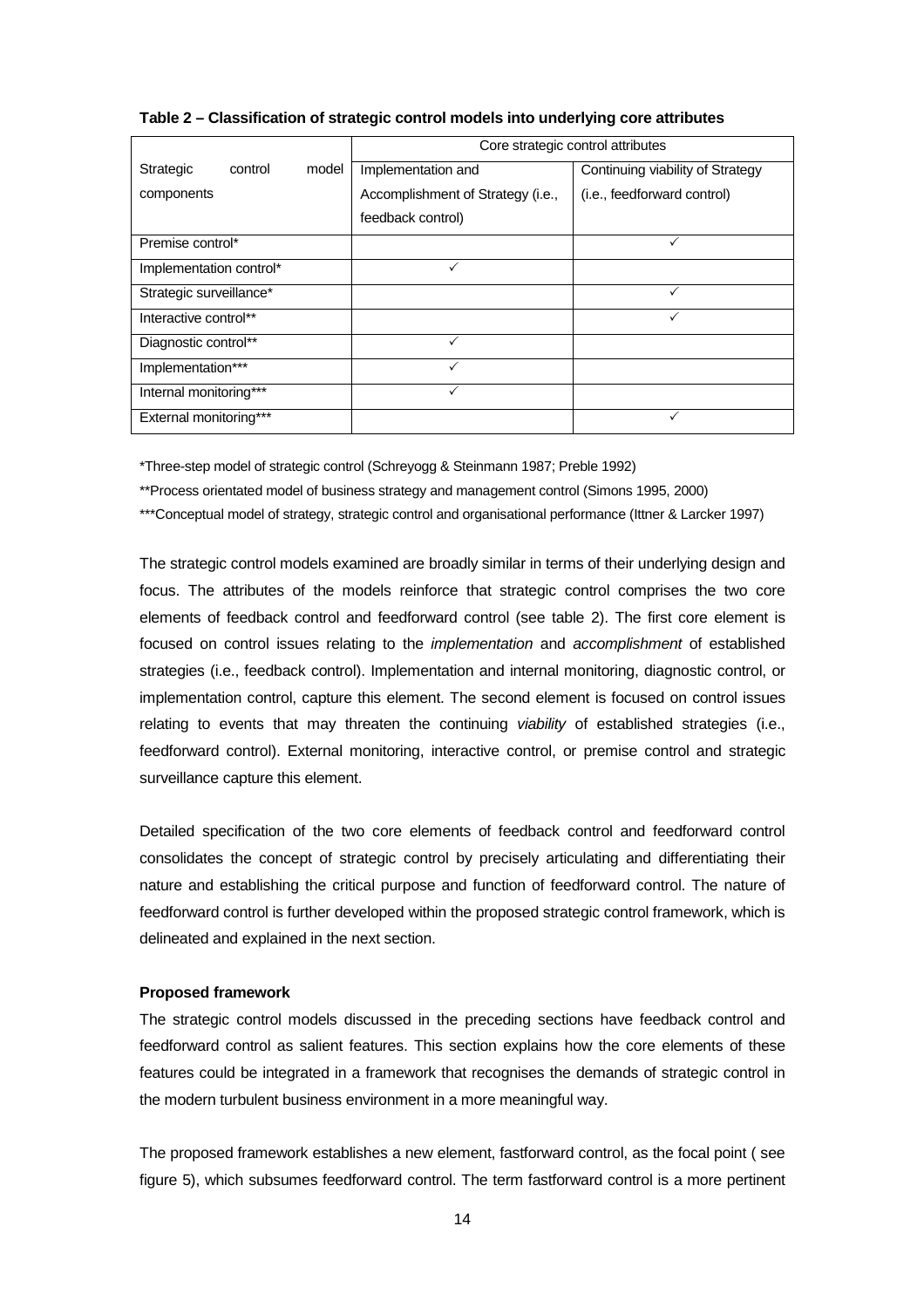description and designation than feedforward control, because, organisations increasingly operate in environments that are rapidly changing and capricious and which are likely to necessitate a greater focus on the appropriateness of strategic direction and goals (Drucker, 1992; Elliott, 1992; Otley, 1994; Shields, 1997; Drucker, Dyson, Handy, & Senge, 1997; Otley, 1999; Zahra, 1999).

Additionally, it is assumed that employees at all levels are more actively involved ('empowered') in the design and use of control systems that are primarily directed towards the achievement of both short term (e.g., budgets) and long-term goals (Otley, 1994; Simons, 1995; Kaplan & Norton, 1996; Langfield-Smith, 1997). The concept of fastforward control encompasses both the established notion of feedforward control and the pressures exerted on traditional business structures resulting from globalisation and the threats posed by information technology and innovative business models, such as e-business (Elliott, 1992). The uncertainty and risks associated with the new and rapidly expanding e-business environment, for example, may create or further enhance organisational demand (e.g., from senior management) for strategic control information. Such information should be fastforward orientated, meaning it is very rapid, succinct, and precise in terms of indicating which strategic elements require immediate and/or in-depth examination.





The framework is dynamic in nature and does not assume a cyclical process. Fastforward control operates continuously and instinctively according to the degree of environmental turbulence and has an immediate and direct effect on both strategy formulation and strategy implementation. Figure 5 indicates that fastforward control effectively acts as a shield to the processes of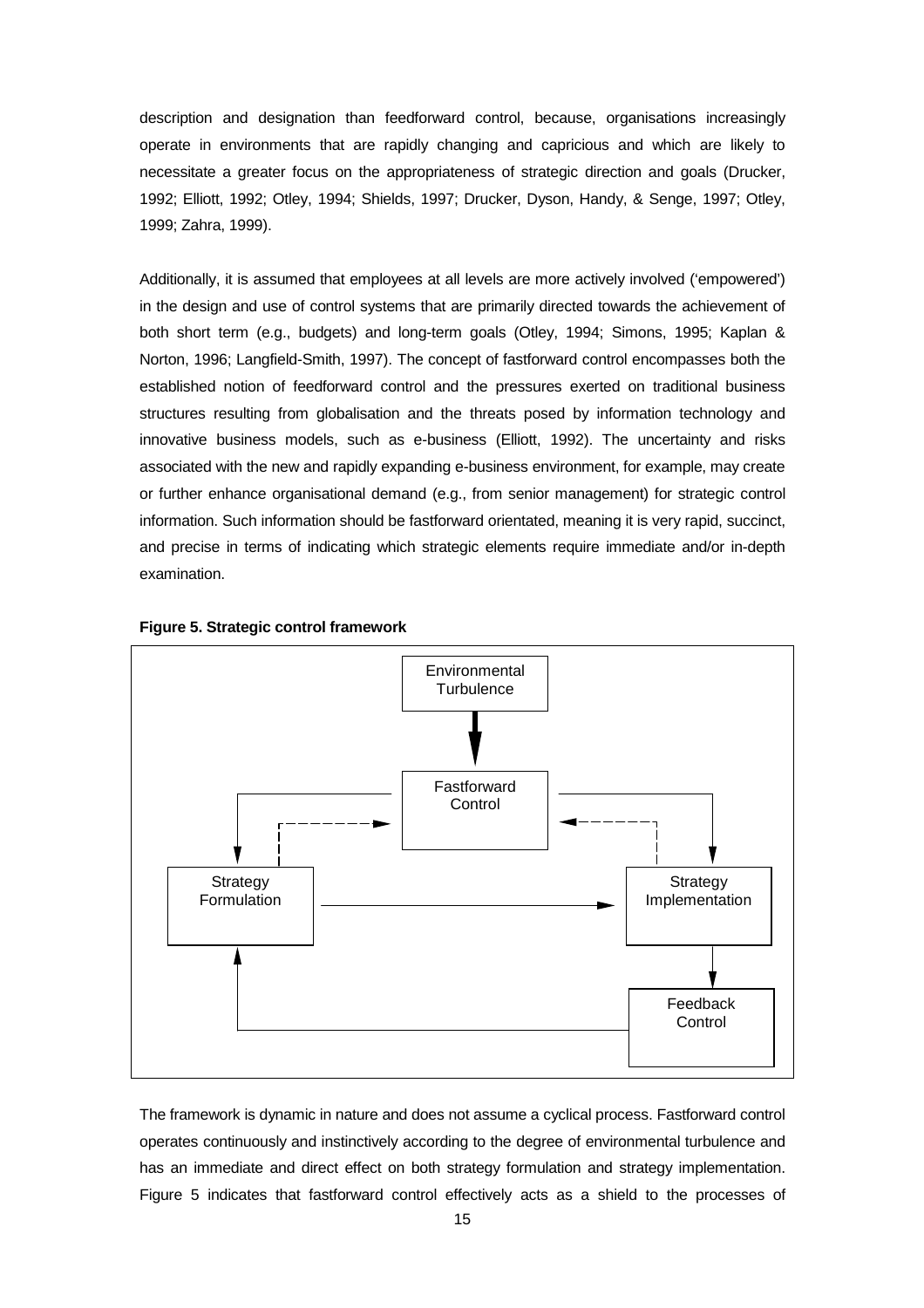formulating and implementing strategy. The conventional feedback control loop element of strategic control is a core component of the model. However, the effectiveness of this component is determined to a large extent by fastforward control, depending on the extent of environmental turbulence. Environmental turbulence represents unforeseen pressures and events (in relation to initial strategy formulation) that may threaten strategic accomplishment and which arise between strategy formulation and strategy implementation. Such events activate the operation of fastforward control. The solid line from fastforward control to strategy implementation indicates that environmental turbulence may trigger a direct effect on or change in how strategy is implemented. This is likely to moderate or override planned implementation of strategy that would have been based initially on the strategy formulation stage. The solid line from fastforward control to strategy formulation indicates that environmental turbulence should simultaneously effect or change strategy formulation to maintain the integrity of both this stage and feedback control. The dashed lines from strategy implementation and strategy formulation signify that these components will influence the likely form and operation of fastforward control. Logically the framework or package of fastforward controls adopted will be influenced to a significant degree by how strategy is initially formulated and its planned implementation.

The extent to which fastfoward control directly affects strategy formulation and strategy implementation is contingent on the level of environmental turbulence. The higher (lower) the level of turbulence, the greater (lesser) the likely effect on implementation and formulation. In effect fastforward control enhances the effectiveness of feedback control. If there is environmental turbulence but no fastforward control, then interpretation of the feedback control information is likely to be difficult or even meaningless. This is because the feedback process is lagging and iterative and as a result strategy implementation could end up being based on a strategy formulation stage that has become irrelevant due to environmental turbulence. Conversely, if there is no environmental turbulence then the overall process of strategic control should operate effectively using only feedback control. This is because there will be no pressure (excluding changing management preferences) to reformulate strategies until feedback on implementation is received. Organisations are, however, likely to have difficulty precisely identifying the degree or level of environmental turbulence they are (or will be) encountering over a particular period of time. Furthermore, by it's nature environmental turbulence is dynamic and often unpredictable, rather than in a steady state. Therefore, strategic control is expected to be most effective if both the feedback and fastforward components are present. In this sense fastforward control helps to ensure the integrity of both the feedback control component and the overall strategic control package.

## **Strategic perspectives and the proposed framework**

Irrespective of the strategic perspective which organisations explicitly or implicitly follow, be it a formal and relatively rigid process, a craft like activity, or an organisational 'ritual', they should benefit from implementing strategic control systems which have an overriding fastforward orientation. Some organisations follow less formal and rigid strategic management processes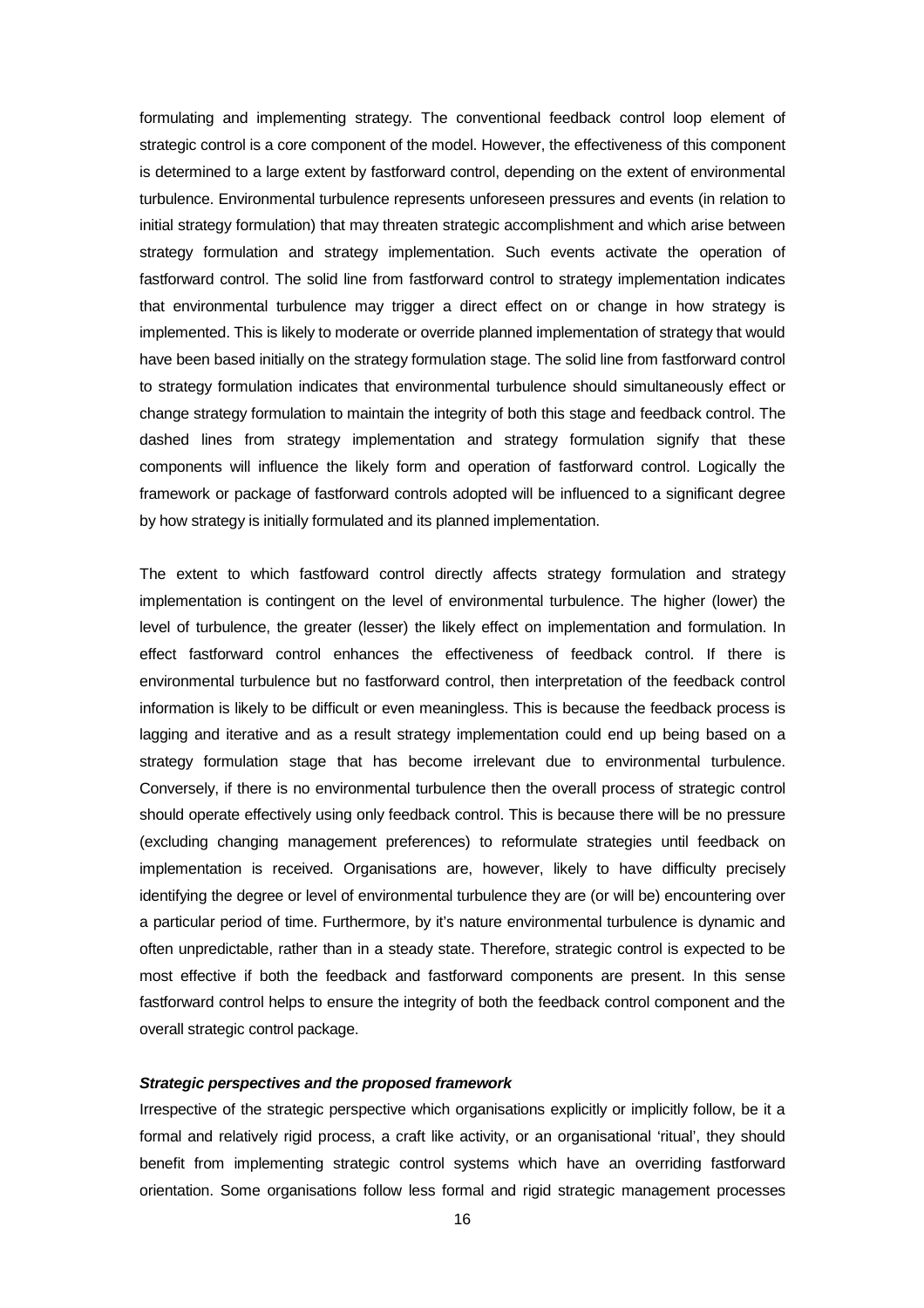because they perceive strategy largely as organic and continuously flexible. Such organisations may argue that they need to be able to respond rapidly and often opportunistically to changing environmental circumstances, and that a defined and formal strategic management process, including a strategic control component such as that described in the proposed framework, would severely limit such an approach. However, an overriding purpose of strategic control is to help organisations avoid becoming myopically focused on established strategies and viewing strategic control as a discrete task. Rather, strategic control should be designed to facilitate organisations reacting in a rapid and considered manner to a changing environment, which may necessitate continual reassessment and questioning of existing strategic goals. In general, strategic control systems should help organisations to anticipate change and adopt strategies accordingly. Hence, strategic control systems, regardless of the strategic perspective adopted, should enable a critical and continuous questioning and evaluation of core strategic goals relative to changes in internal and external environments. A greater emphasis on fastforward control, which recognises the ongoing dynamic and interactive nature of environmental circumstances and strategy, should assist organisations in more effectively monitoring performance against strategic plans and goals.

#### **Implementing strategic control**

Issues identified earlier in this paper suggest that organisations face significant practical challenges if they choose to implement and, more critically, operate strategic control systems. An underlying theme is that organisations need to be able to devise strategic controls that have a level of credibility and formality generally associated with more established measurement and 'environmental monitoring' systems such as management accounting. While the models examined establish the relevance and value of strategic control, there is uncertainty concerning where and how it should operate within organisations. One possibility mentioned is strategic or long term planning (Schreyogg & Steinmann, 1987; Preble, 1992). However, this function generally has more highly developed and established skills in the areas of strategy formulation and implementation, rather than control (Preble, 1992). The apparently low level of strategic control function and the potential barriers associated with it, further reinforce the need for development in this area. Low levels of strategic control implementation may simply reflect that practice is lagging theory or it may indicate significant unresolved issues in relation to strategic control design and implementation, such as a lack of understanding of the linkages among the various components of strategic control systems. Given that the fundamental concept of strategic control is not a new idea, the latter would seem to be a more appropriate explanation.

## **Strategic control and management accounting**

To help generate an increased level of implementation and recognition of strategic control, it would need to be elevated to a position of greater prominence within organisations, and formally identified as an important control instrument. Responsibility for strategic control should arguably be outside of the areas of strategy formulation and implementation (i.e., 'strategic planning'). Separation of responsibility would help ensure that greater emphasis is placed on strategic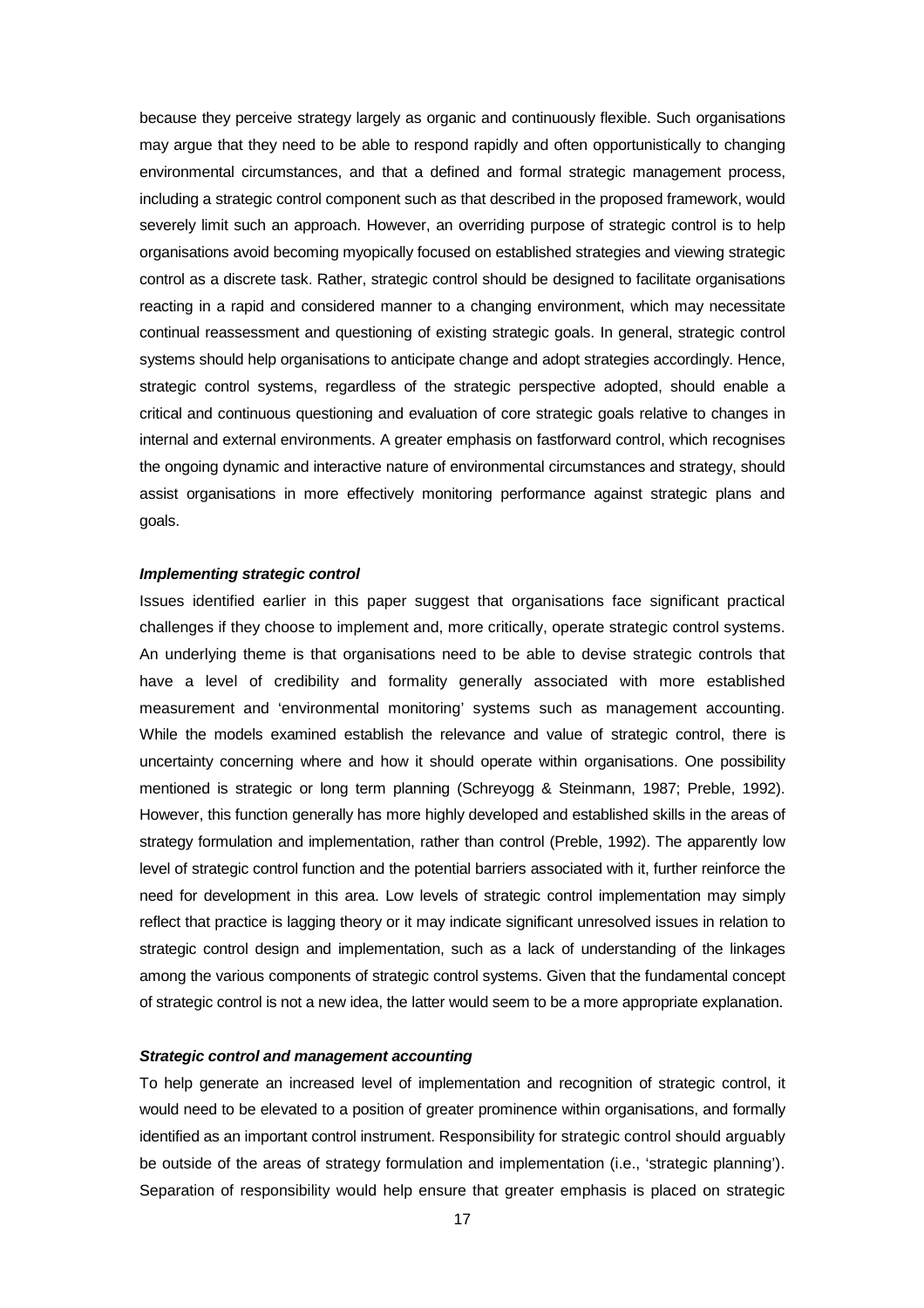control, rather than strategic planning generally (Preble, 1992). This therefore should enhance the integrity and effectiveness of the strategic control function. A means of achieving this could be by integrating strategic control with management accounting. This could be an appropriate location for strategic control because management accounting has a traditional role and established proficiency in the areas of measurement and control generally (Anthony & Govindarajan, 1998; Kaplan & Atkinson, 1998; Zimmerman, 1997). Assuming that a reason why organisations have been unwilling to implement strategic control is because of its apparent complexity and lack of formality, then assigning responsibility for its operation to management accounting may lead to more vigorous development of its application and use. Integrating strategic control with management accounting would also help provide a tangible means of overcoming some of the identified barriers to effective strategic control (e.g., cost and measurement barriers). In general, the barriers relate to technical and design issues, rather than fundamental conceptual problems. Locating responsibility for strategic control within management accounting should also help to minimise the need for a larger and more costly bureaucratic and administrative function and the associated additional costs.

#### **7. SUMMARY AND CONCLUSION**

Strategic control is an evolving concept. Its evolution has highlighted inadequacies with conventional normative strategic management process models in regard to the execution of the evaluation stage. In particular conventional strategic management models emphasise the feedback loop nature of evaluation. However, feedback based strategic control information is generally too slow, often wrongly specified as a result of changing environmental circumstances, and emphasises evaluation as a discrete component of the strategic management process. Rather the evaluation and control of strategy should be overarching and continuous in nature, as made salient by the adoption of a feedforward control approach. Hence the underlying foundation of strategic control includes a focus on the implementation and accomplishment of strategy (feedback), and more critically, monitoring the continuing viability of strategy (feedforward).

Of the strategic control models examined, those by Screyogg & Steinmann (1987) and Preble (1992) are the most refined, in terms of their theoretical basis, and have a more direct focus on fastforward control. However all models require further development and refinement in terms of the practice and organisational design aspects of real-world strategic control systems. This in particular seems to be an area where strategic control generally lacks sufficient development. While all the models establish the value of strategic control, there is uncertainty concerning where and how it should operate within organisations. Also reinforcing the need for further development is the suggestion that strategic control should logically operate as an element separate and distinct from strategic planning (i.e., the formulation and implementation stages of the strategic management process). The necessity for further development also appears evident because of the low apparent level of strategic control implementation and the potential barriers that exist to its successful operation. Low levels of implementation may simply reflect that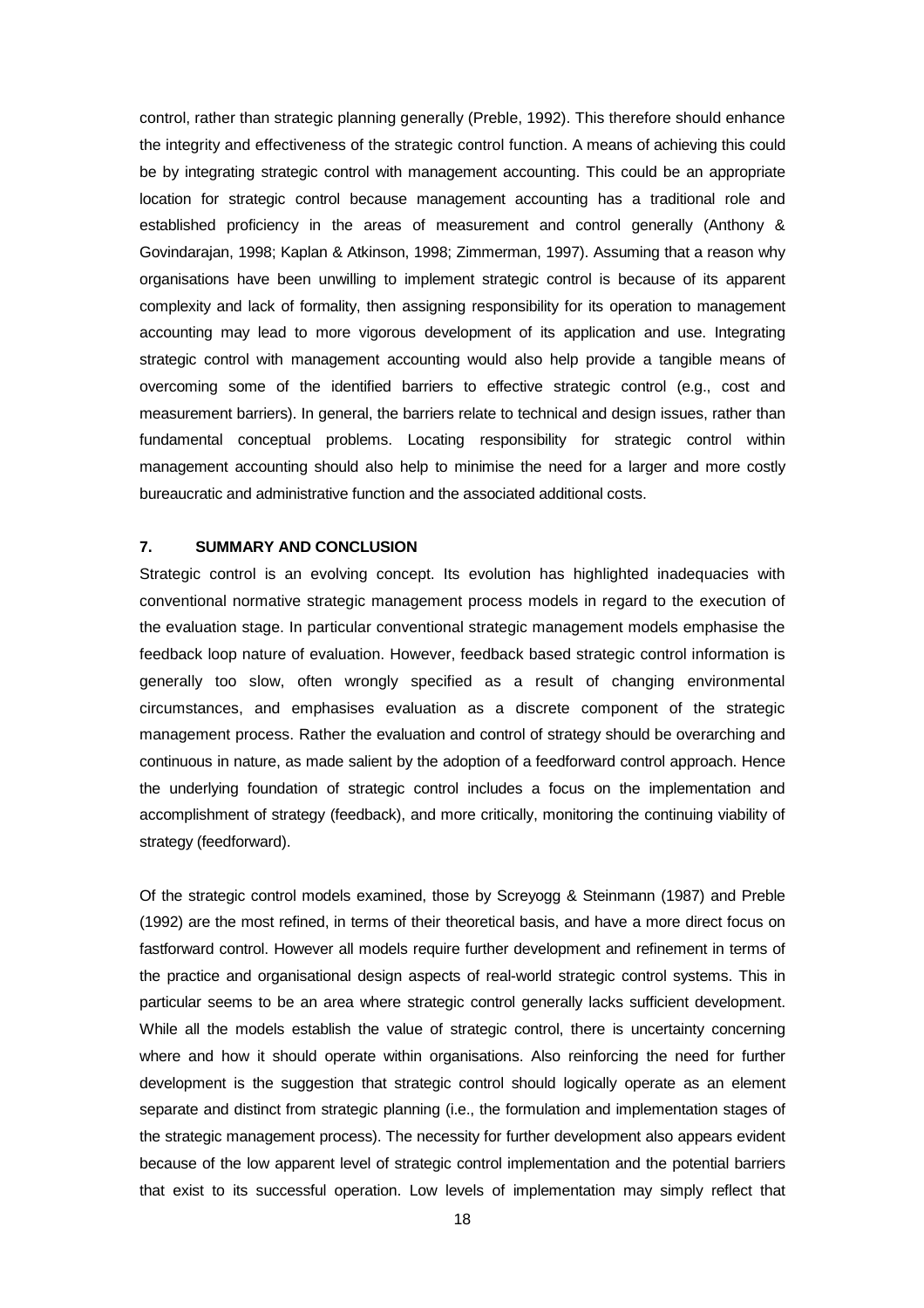practice is lagging theory or it may indicate significant unresolved issues in relation to strategic control design and implementation. Given that the concept and theoretical basis of strategic control is not new, then a simple lag effect seems a less likely explanation. Hence it is argued that the low level of implementation relates predominantly to operational issues.

This paper argues that further development of strategic control can be achieved by subsuming feedforward control within fastforward control. This extends the theoretical basis of strategic control by better capturing the influence of various pervasive changes within the external turbulent organisational environment (e.g., greater worker empowerment, e-business structures, information technology). It is also suggested that fastforward control (and therefore strategic control) is comparable with both deterministic and less structured and formal interpretations of strategy. In this regard an overarching strategic control framework has been proposed which incorporates the salient elements of the various models and other factors examined, differentiates between feedback control and feedforward control, and establishes the purpose and function of fastforward control. This framework represents a basis for integrating the operation of management accounting systems and strategic control, and should help overcome the various strategic control barriers and limitations that have been identified in the literature.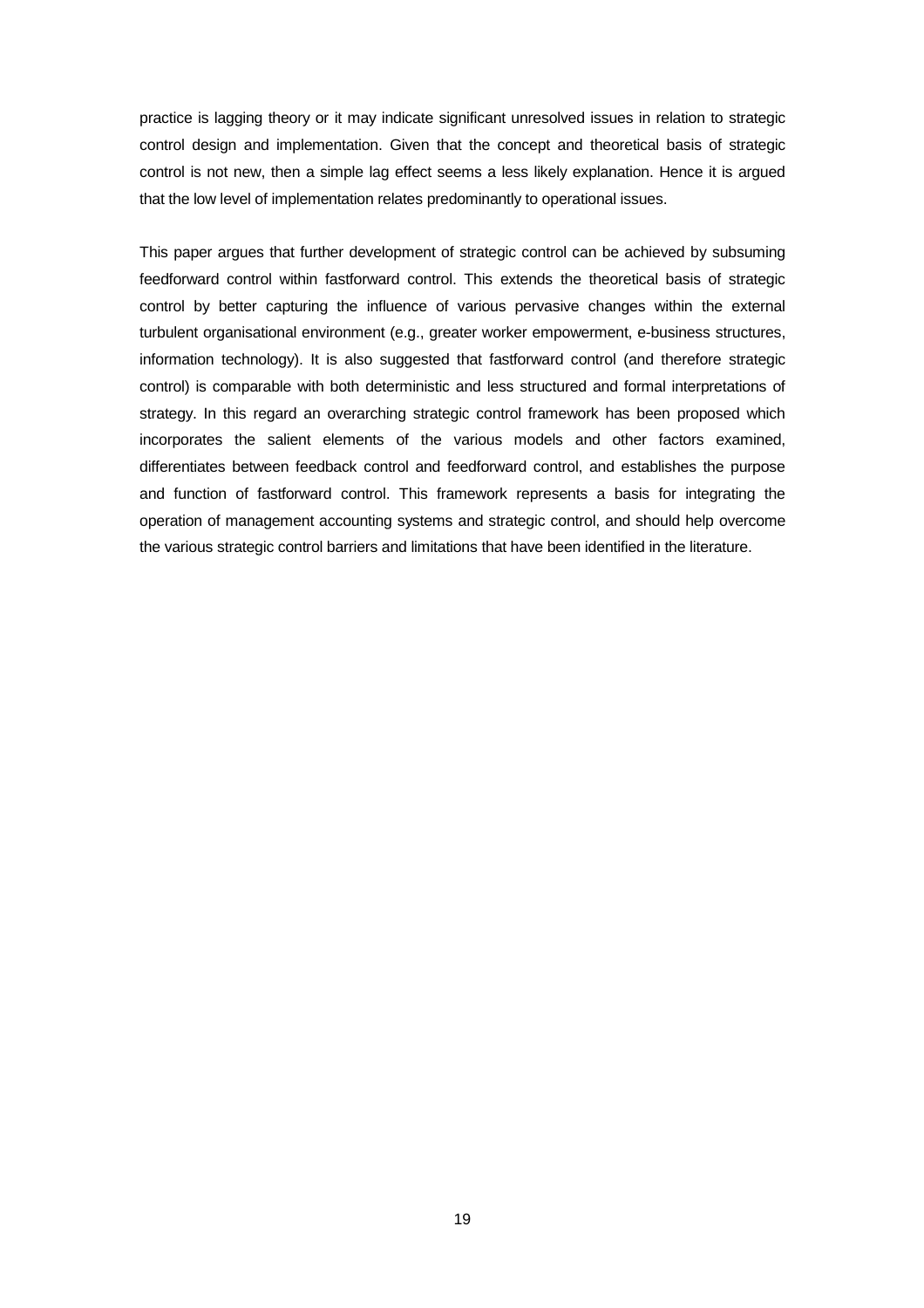#### **REFERENCES**

- Anthony, R.N., & Govindarajan, V. (1998). Management Control Systems. Irwin/McGraw-Hill, USA.
- Asch, D. (1992). Strategic control: a problem looking for a solution. Long Range Planning, 25(2), 105-110.
- Bart, C.K., & Baetz, M.C. (1998). The relationship between mission statements and firm performance: an exploratory study. Journal of Management Studies, 35(6), 824-853.
- Bungay, S., & Goold, M. (1991). Creating a strategic control system. Long Range Planning, 42(3), 32-39.
- Bromwich, M. (1990). The case for strategic management accounting: the role of accounting information for strategy in competitive markets. Accounting Organizations and Society, 15, 27-46.
- Chandler, A.D. (1962). Strategy and Structure. M.I.T. Press, Cambridge, MA.
- Cooper, R. (1996). Look Out Management Accountants. Management Accounting (US), May, 20-26.
- Daft, R.L., & MacIntosh, N.B. (1984). The nature and use of formal control systems for management control and strategy implementation. Journal of Management, 10(1), 43- 66.
- Daniel, S.J., & Reitsperger, W.D. (1991). Linking quality strategy with management control systems: empirical evidence from Japanese industry. Accounting Organizations and Society, 16 (7), 601-618.
- Dent, J.F. (1990). Strategy, organization and control: some possibilities for accounting research. Accounting Organizations and Society, 15(1/2), 3-25.
- Dermer, J. (1990). The strategic agenda: accounting for issues and support. Accounting Organizations and Society, 15(1/2), 67-76.
- Dixon, R., & Smith, D.R. (1993). Strategic management accounting. Omega International Journal of Management, 21(6), 605-618.
- Drucker, P.F. (1992). Managing for the Future: The 1990s and Beyond. New York, NY: Dutton.
- Drucker, P.F., Dyson, E., Handy, C., Saffo, P., & Senge, P.M. (1997). Looking ahead: implications of the present. Harvard Business Review, (September-October), 19-32.
- Eccles, R.G. (1991). The performance measurement manifesto. Harvard Business Review, (January-February), 131-137.
- Elliott, R.K. (1992). The third wave breaks on the shores of accounting. Accounting Horizons (June), 61-85.
- Foster, G., & Young, S.M. (1997). Frontiers of management accounting research. Journal of Management Accounting Research, 9, 63-77.
- Goold, M., & Campbell, A. (1987). Strategies and Styles: The Role of the Centre in Managing Diversified Corporations. Basil Blackwell, Oxford.
- Goold, M., & Quinn, J. (1988). Strategic control: a survey of current practice. Working Paper, Ashridge Strategic Management Centre, London.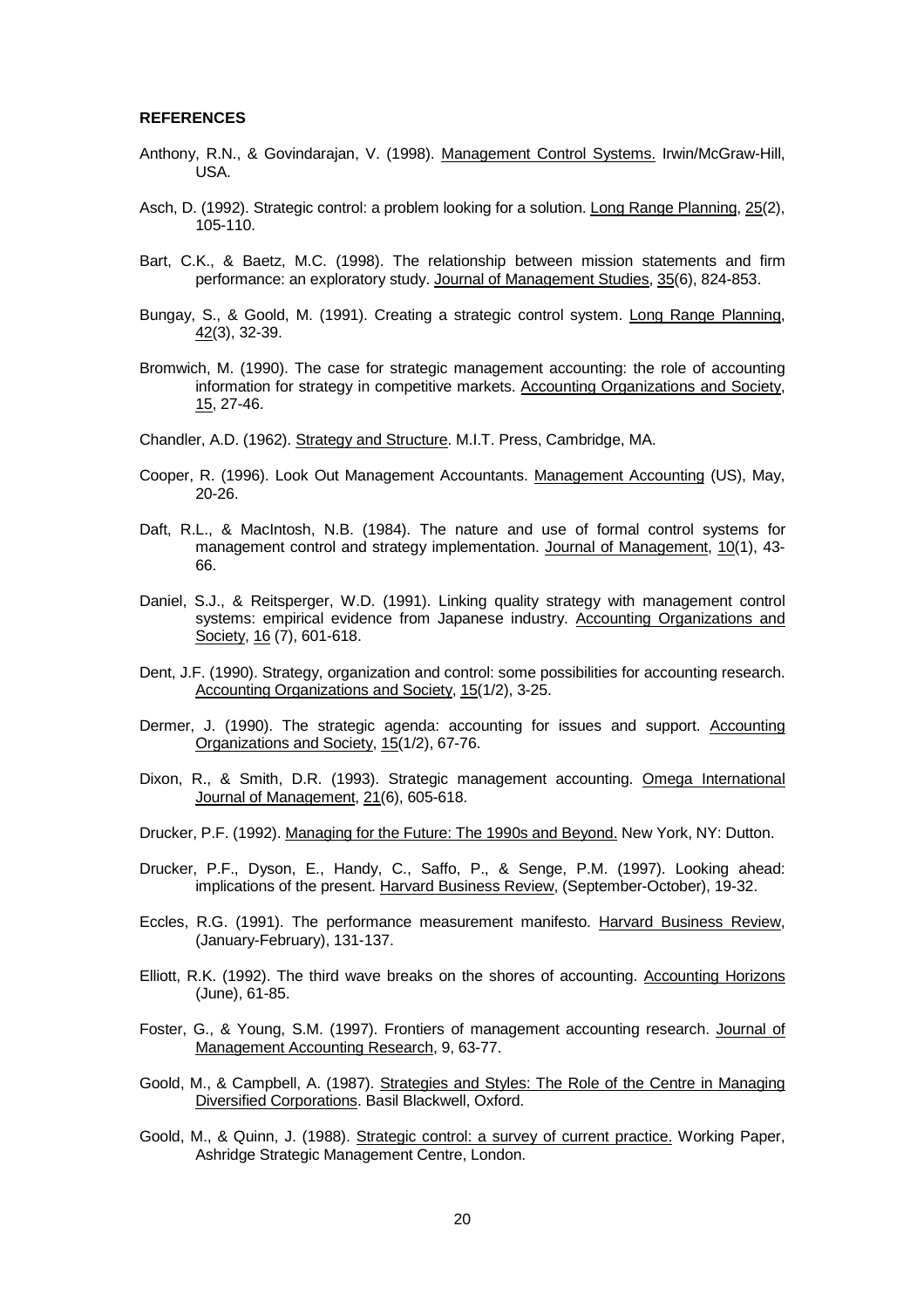- Goold, M., & Quinn, J.J. (1990). The paradox of strategic controls. Strategic Management Journal, 11, 43-57.
- Goold, M., & Quinn, J.J. (1993). Strategic Control: Establishing Milestones for Long-Term Performance. Addison-Wesley Publishing Company: Reading, MA.
- Glueck, W.F., & Jauch, L.. (1984). Business Policy and Strategic Management (4th ed.). McGraw-Hill: New York.
- Guilding, C., Cravens, K.S., & Tayles, M. (2000). An international comparison of strategic management accounting practices. Management Accounting Research, 11, 113-135.
- Hamermesh, R.G. (1986). Making strategic planning. Harvard Business Review, (July-August), 115-120.
- Henderson, B.D. (1989). The Origin of Strategy. Harvard Business Review, (November-December), 139-143.
- Horovitz, J.H. (1979). Strategic control: a new task for top management. Long Range Planning, 12(3), 2-7.
- Huff, A.S., & Reger, R.K. (1987). A review of strategic process research. Journal of Management, 13(2), 211-236.
- Ireland, R.D., & Hitt, M.A. (1992). Mission statements: importance, challenge and recommendations for development. Business Horizons, 35(3), 34-42.
- Ittner, C.D., & Larcker, D.F. (1997). Quality strategy, strategic control systems, and organizational performance. Accounting Organizations and society, 22(3/4), 293-314.
- Jauch, L.R., & Glueck, W.F. (1988). Business Policy and Strategic Management. McGraw-Hill: New York.
- Johnson, H.T., & Kaplan, R.S. (1987). Relevance Lost: The Rise and Fall of management Accounting. Harvard Business School Press, Boston, Mass.
- Johnson, G., & Scholes, K. (1989). Exploring Corporate Strategy: Text and Cases. Prentice Hall: London.
- Kaplan, R.S. (1983). Measuring manufacturing performance: a new challenge for managerial accounting research. The Accounting Review, 686-705, 96-102.
- Kaplan, R.S. (1984). The evolution of management accounting. The Accounting Review, 390- 418.
- Kaplan, R.S., & Atkinson, A.A. (1998). Advanced Management Accounting. Upper Saddle River, NJ: Prentice Hall.
- Kaplan, R.S., & Norton, D.P. (1996). The Balanced Scorecard. Harvard Business School Press, Boston, Massachusetts.
- Kim, Y., & Campbell, N. (1995). Strategic control in Korean multi-national corporations. Management International Review, 35(1), 95-108,
- Langfield-Smith, K. (1997). Management control and strategy: a critical review. Accounting Organizations and Society, 22(2), 207-232.

Lorange, P. (1980). Corporate Planning. Englewoods Cliffs, NJ: Prentice Hall.

Lorange, P., Morton, M., & Ghoshal, S. (1986). Strategic Control. West Publishing: USA.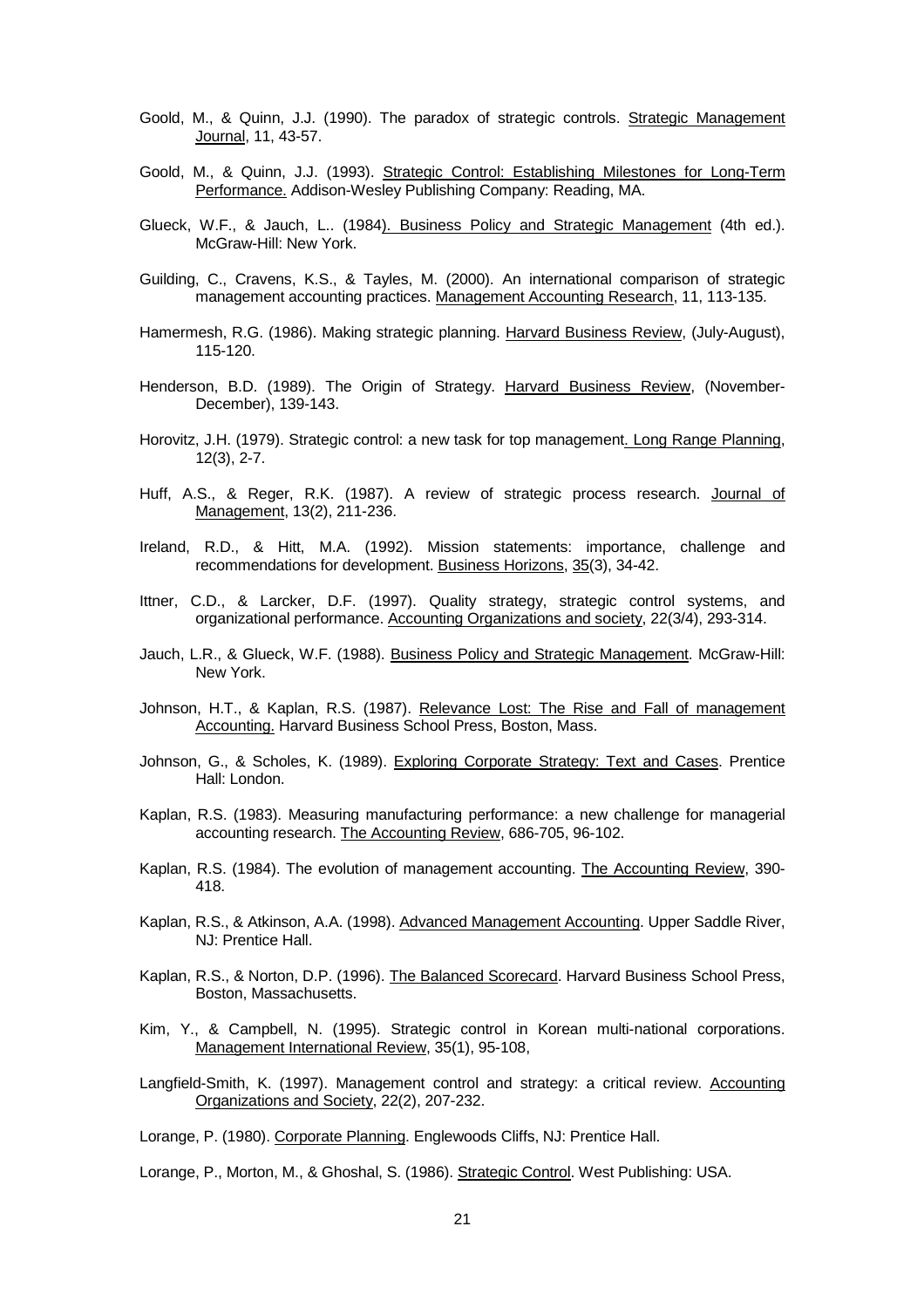- Lorange, P., & Murphy, D. (1984). Considerations in implementing strategic control. Journal of Business Strategy, 4(4), 27-35.
- Miles, R.W., & Snow, C.C. (1978). Organisational Strategy, Structure, and Process. McGraw-Hill: New York.

Mintzberg, H. (1987). Crafting strategy, Harvard Business Review, (July-August), 66-75.

- Mintzberg, H. (1988). Opening up the definition of strategy, in Quinn, J.B., Mintxberg, H., and James, R.M. (eds.). The Strategy Process. Prentice Hall, Englewood Cliffs, pp.13-20.
- Mintzberg, H. (1990). The design school: reconsidering the basic premises of strategic management. Strategic Management Journal, 11, 171-195.

Mintzberg, H. (1994). The rise and Fall of Strategic Planning. Prentice Hall: USA.

- Mintzberg, H., Raisinghani, D., & Theoret, A. (1976). The structure of unstructured decisions. Administrative Science Quarterly, 21, 246-275.
- Otley, D. (1994). Management control in contemporary organizations: towards a wider framework. Management Accounting Research, 5(3,4), 289-299.
- Otley, D. (1999). Performance management: a framework for management control systems research. Management Accounting Research, 10, 363-382.
- Pearce, J.A., & Robinson, R.B. (1988). Strategic Management: Strategy Formulation and Implementation. Irwin: USA.
- Perera, S., Harrison, G., & Poole, M. (1997). Customer focused manufacturing strategy and the use of operations-based non-financial performance measures: a research note. Accounting Organizations and Society, 22(6), 557-572.
- Porter, M.E. (1985). Competitive Advantage: Creating and Sustaining Superior Performance. Free Press, New York.
- Preble, J.F. (1992). Towards a comprehensive framework of strategic control. Journal of Management Studies, 29(4), 391-409.
- Quinn, J.B. (1980). Strategies for Change: Logical Incrementalism. Irwin, IL.
- Roberts, J. (1990). Strategy and accounting in a U.K. conglomerate. Accounting organizations and Society, 15(1/2), 107-126.
- Schendal, D.E., & Hofer, C.W. (1979). Strategic Management. Little, Brown, Boston.
- Shields, M.D. (1997). Research in management accounting by North Americans in the 1990's. Journal of Management Accounting Research, 9, 3-61.
- Schreyogg, G., & Steinmann, H. (1987). Strategic control: a new perspective. Academy of Management Review, 12(1), 91-103.
- Simmonds, K. (1981). Strategic management accounting. Management Accounting, 59(4), 26- 29.
- Simons. R. (1987). Accounting control systems and business strategy: an empirical analysis. Accounting Organizations and Society, 12(4), 357-374.
- Simons, R. (1991). Strategic orientation and top management attention to control systems. Strategic Management Journal, 12, 49-62.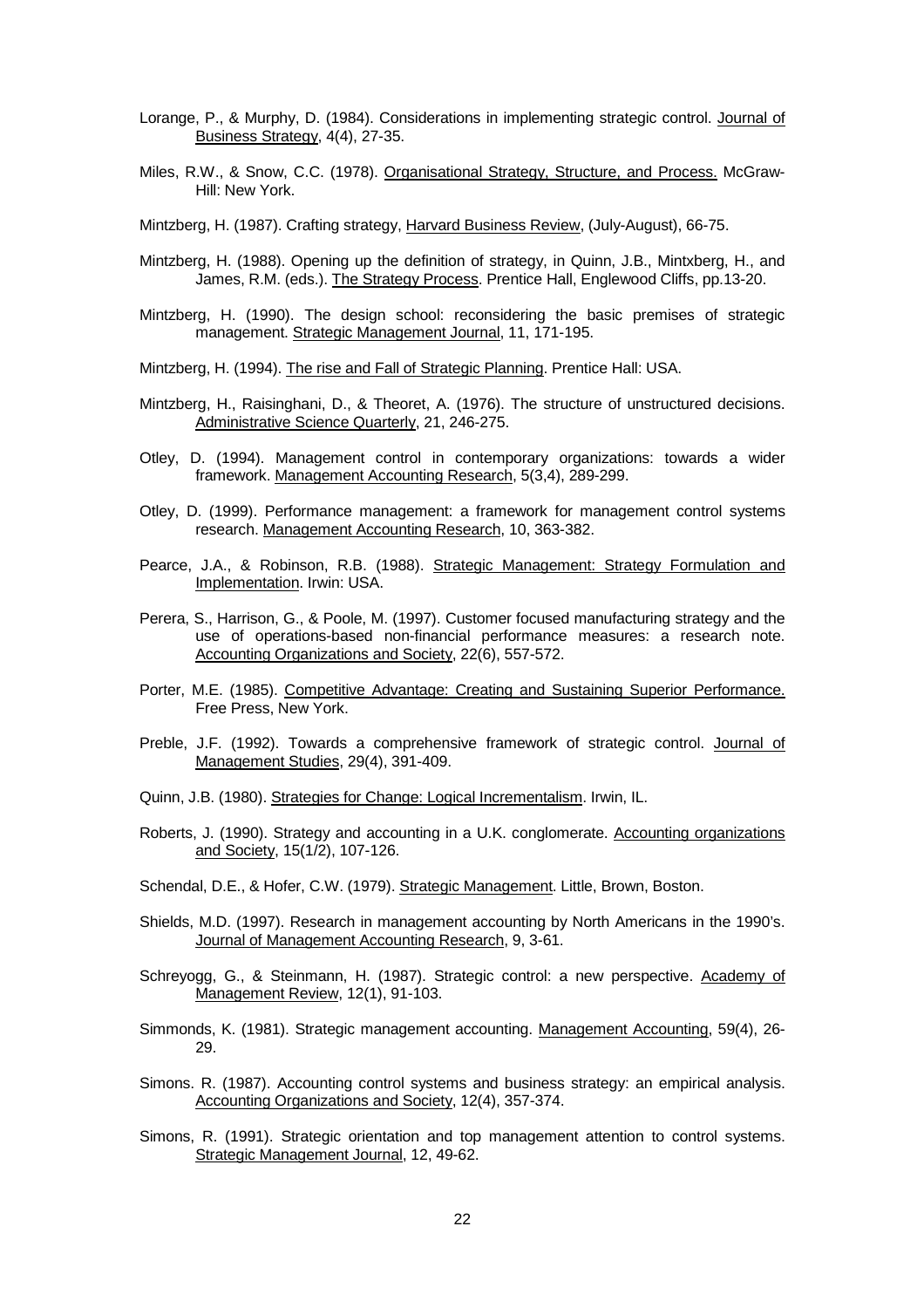- Simons, R. (1990). The role of management control systems in creating competitive advantage: new perspectives. Accounting Organizations and Society, 15(1/2), 127-143.
- Simons, R. (1994). How new top managers use control systems as levers of strategic renewal. Strategic Management Journal, 15, 169-189.
- Simons, R. (1995). Levers of Control. Harvard Business School Press, Cambridge, MA.
- Simons, R. (2000). Performance Measurement and Control Systems for Implementing Strategy. Prentice Hall: New Jersey.
- Vaivio, J. (1999). Exploring a 'non-financial' management accounting change. Management Accounting Research, 10, 409-437.
- Vollman, T. (1990). Changing manufacturing performance measures. In P.B. Turney (Ed.), Performance Excellence in Manufacturing and Service Organisations. American Accounting Association: Sarasota.
- Zahra, S.A. (1999). The changing rules of global competitiveness in the 21st century. Academy of Management Executive, 13(1), 36-42.

Zimmerman, J.L. (2000). Accounting for Decision Making and Control. Irwin: USA.